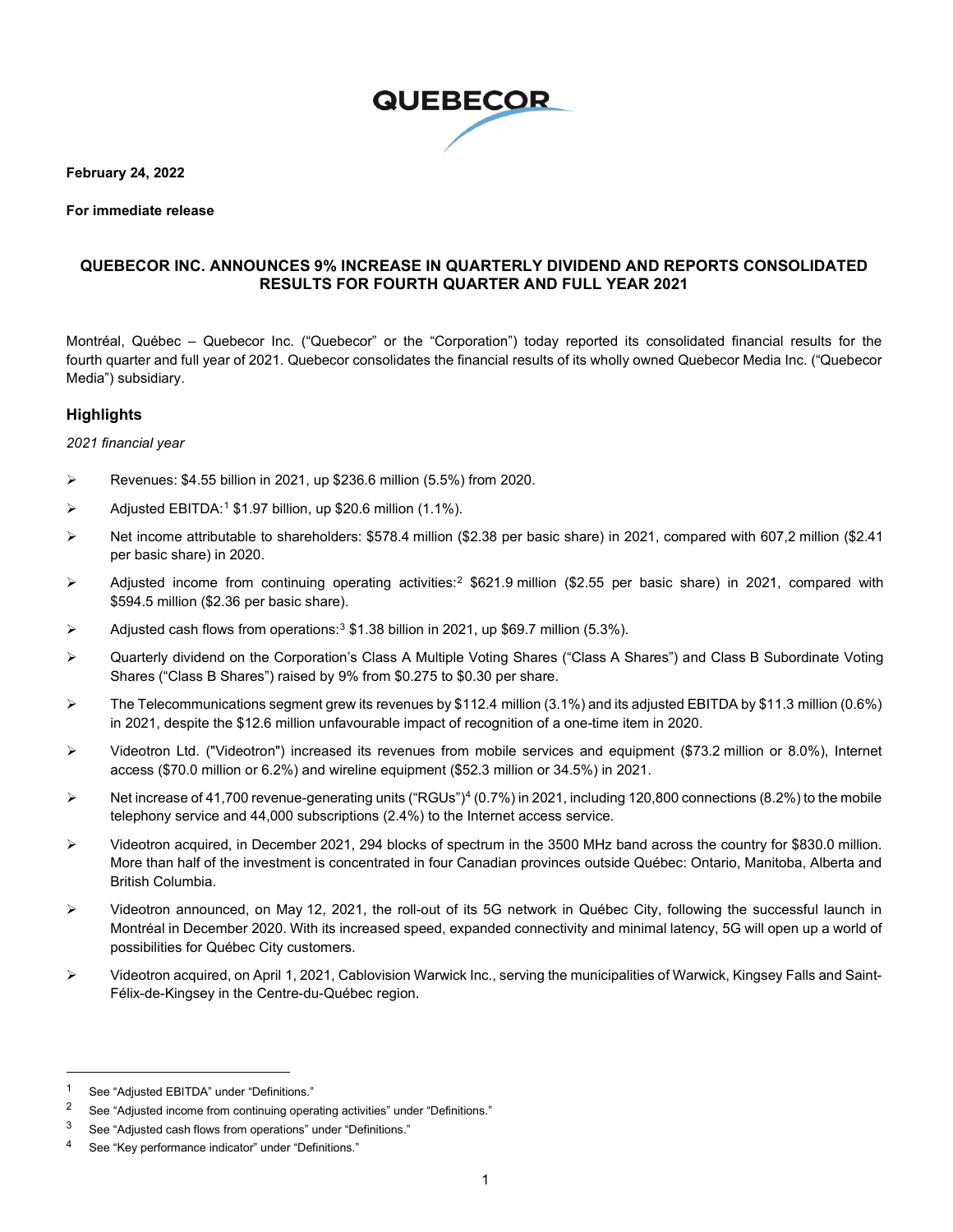- $\triangleright$  Videotron launched, on August 17, 2021, Vrai, a new Québec subscription platform that meets the strong demand for unscripted lifestyle, documentary and entertainment content. In its first year, Vrai offered thousands of hours of all-French, ondemand content, including more than a hundred new original Québec productions.
- Videotron entered, on March 22, 2021, into agreements with the Québec government and the government of Canada jointly aimed at achieving government targets for the roll-out of high-speed Internet services in various regions of Québec. Under these agreements, Videotron is expanding its high-speed Internet network to connect approximately 37,000 more households and the governments have undertaken to provide financial assistance in the amount of approximately \$258.0 million, which will be used in its entirety for the extension of Videotron's network.
- Videotron issued, on January 22 and June 17, 2021, \$1.40 billion aggregate principal amount of 3.125% and 3.625% Senior Notes maturing on January 15, 2031 and June 15, 2028, respectively. On June 17, 2021, Videotron also issued US\$500.0 million aggregate principal amount of 3.625% Senior Notes maturing on June 15, 2029.
- $\triangleright$  Videotron completed, on July 6, 2021, the early redemption of the entirety of its 5.000% Senior Notes due July 15, 2022, in aggregate principal amount of US\$800.0 million, at a redemption price of 104.002% of their principal amount. The related hedges in an asset position were also unwound. On July 5, 2021, Quebecor Media completed the early redemption of the entirety of its 6.625% Senior Notes due January 15, 2023, in aggregate principal amount of \$500.0 million, at a redemption price of 107.934% of their principal amount.
- $\triangleright$  Quebecor unveiled, on September 15, 2021, the new QUB digital platform, which brings together all of its news and entertainment content in one place. Available on the Internet and via a mobile app, QUB is differentiated by its vast quantity of multi-source, multi-format content, including text, music, video and audio, available live or on demand on a single platform to support discoverability.
- $\triangleright$  TVA Group Inc. ("TVA Group") announced, on July 16, 2021, that the studios of Canadian film and television industry leader MELS will be enlarged with the construction of MELS 4, with the support of Investissement Québec and the City of Montréal. The project will strengthen MELS' position on the market for foreign blockbusters and series.
- Videotron and TVA Sports announced, on September 9, 2021, a partnership with the Lions de Trois-Rivières, the new ECHL hockey team. The new Trois-Rivières arena is named the "Colisée Vidéotron" and TVA Sports is the exclusive official broadcaster of the Lions' home games.
- The Sports and Entertainment segment acquired, on February 1, 2021, Les Disques Audiogramme inc. the largest independent French-language record label in North America, which also includes Éditorial Avenue, Canada's largest Frenchlanguage music publisher, in order to continue supporting talented Québec artists and promoting the dissemination of Québec music.
- The Sports and Entertainment segment became, on October 6, 2021 the new manager of the Cabaret du Casino de Montréal. It is now operating the acoustically superior multipurpose venue and presenting unique programming for thousands of guests.

#### *Fourth quarter 2021*

- $\triangleright$  Revenues: \$1.18 billion, up \$37.1 million (3.2%).
- Adjusted EBITDA: \$498.8 million, down \$28.0 million (-5.3%).
- $\triangleright$  Net income attributable to shareholders: \$160.5 million (\$0.67 per basic share) in the fourth quarter of 2021, a favourable variance of \$0.7 million (\$0.03 per basic share).
- $\triangleright$  Adjusted income from continuing operating activities: \$157.6 million (\$0.66 per basic share) in the fourth quarter of 2021, a \$7.4 million decrease.
- Adjusted cash flows from operations: \$370.6 million, up \$25.4 million (7.4%).
- $\triangleright$  Net increase of 43,000 RGUs (0.7%) in the fourth quarter of 2021, including 36,200 subscriptions (7.7%) to the over-the-top video ("OTT video") service, 30,600 connections (1.9%) to the mobile telephony service and 8,100 subscriptions (0.4%) to the Internet access service.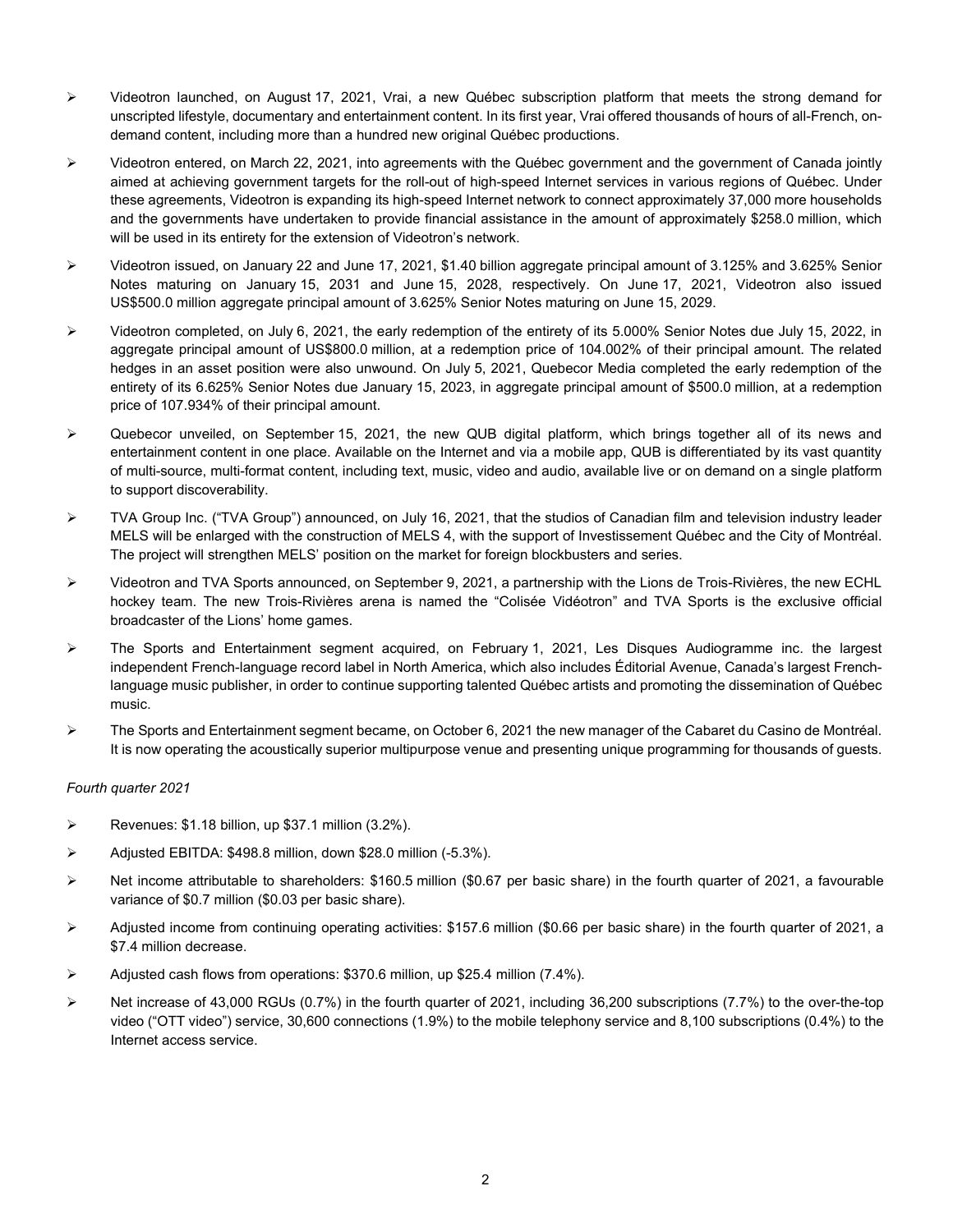#### **Comments by Pierre Karl Péladeau, President and Chief Executive Officer of Quebecor:**

"In the 2021 financial year, operating in an environment of ongoing and particularly intense competition in the Québec telecom industry, we posted increases of 5.5% in revenue, 1.1% in adjusted EBITDA and 5.3% in adjusted cash flows from operations. We stayed focused on the sound management of our operations, our balance sheet and our investments, as evidenced, among other things, by the 7.4% increase in adjusted cash flows from operations in the fourth quarter of 2021. With net available liquidity of \$1.57 billion as at December 31, 2021, we have a solid foundation to pursue our strategic priorities and offer our growing customer base the most innovative technology at the best price.

"We were very pleased to complete the \$830.0 million acquisition of 294 blocks of 5G spectrum in December 2021, with half of the investment concentrated in Ontario, Manitoba, Alberta and British Columbia. With this spectrum and with favourable conditions that would ensure the economic viability of mobile virtual network operators (MVNOs), which are now mandated by the CRTC, Videotron would be the independent player best-placed to ensure the emergence of real competition across Canada.

"We continued increasing our RGUs in the highly competitive mobile telephony space, with an increase of 120,800 subscriber connections, or 8.2%, in the last 12 months, including 30,600 in the fourth quarter of 2021. Our complementary Videotron and Fizz brands set us apart from the competition, as does the outstanding customer experience for which we are known. Thereby, for the third year in a row, Fizz placed first for online experience in Canada's telecommunications industry on Léger's WOW Digital Index.

"Our Helix platform also continues to perform strongly, as evidenced by the 157,000 RGUs that switched over to the service during the fourth quarter of 2021, the highest quarterly numbers of the year. Meanwhile, the number of Internet access subscribers stood at 1,840,800 at December 31, 2021, an increase of 44,000 (2.4%) in 2021. We have started connecting households to our high-speed Internet service under a joint project with the Québec government and the government of Canada. Videotron will receive \$258.0 million in government financial assistance to connect approximately 37,000 households in various regions of Québec.

"We are excited about our successful 5G roll-out in Montréal and Québec City. With its increased speed, expanded connectivity and minimal latency, 5G opens up a world of possibilities for our customers. We will continue investing in this technology in the coming years to gradually bring it to our entire mobile network.

"Our choices and investments in OTT video service continued to prove sound, as demonstrated by the 36,200-subscriber increase (7.7%) in the fourth quarter of 2021. With its diverse, regularly updated selection of local content, the service now has more than 503,000 subscribers, including 42,000 to our new Vrai subscription platform, which carries unscripted lifestyle content in French. At the same time, in view of the federal government's Bill C-11, which amends the *Broadcasting Act* and adds foreign online undertakings to its purview, we must note again the importance of lightening the regulatory and financial burden on conventional broadcasters so that we can remain competitive and continue investing heavily in the production of original Canadian content.

"Advertising revenues from the TVA Network and the specialty channels were up for the fourth consecutive quarter, driving an increase of approximately \$24.3 million (16.5%) in TVA Group's revenues in the fourth quarter of 2021. The higher revenues partially offset the increase in content costs, including higher content costs at TVA Sports than in the fourth quarter of 2020 because of the late start to the National Hockey League's 2020-2021 season, and significant investments in the fourth quarter of 2021 to face increased competition from proliferating consumer offerings. Furthermore, thanks to our high-calibre original productions and major television events, our consolidated market share was 38.8% in the fourth quarter of 2021, reflecting in part a 0.5-point increase for the over-the-air TVA channel.

"Our new QUB digital platform, which consolidates all of Quebecor's news and entertainment content, continues to gain traction, driving revenue growth by bringing content offerings together in one place.

"Also, I would like to thank Normand Provost for his great collaboration and valuable contribution throughout his 17 years of service as a director. Our Corporation had the privilege of being able to count on his expertise, loyalty and dedication to Quebecor Media, Quebecor and Videotron.

"With 2022 well underway, we are more committed than ever to maintaining our leadership position, continuing the sound management of our business, and staying at the forefront of technological progress in order to deliver a world-class experience to our customers. I want to underscore the outstanding work of our employees, who once again demonstrated extraordinary dedication throughout the year. Day after day, they embody our values of innovation, passion, collaboration, performance and agility.

"We are in an excellent position to seize the opportunities that lie ahead, guided by our overriding goal of creating long-term value for our customers, our employees, our shareholders and our community."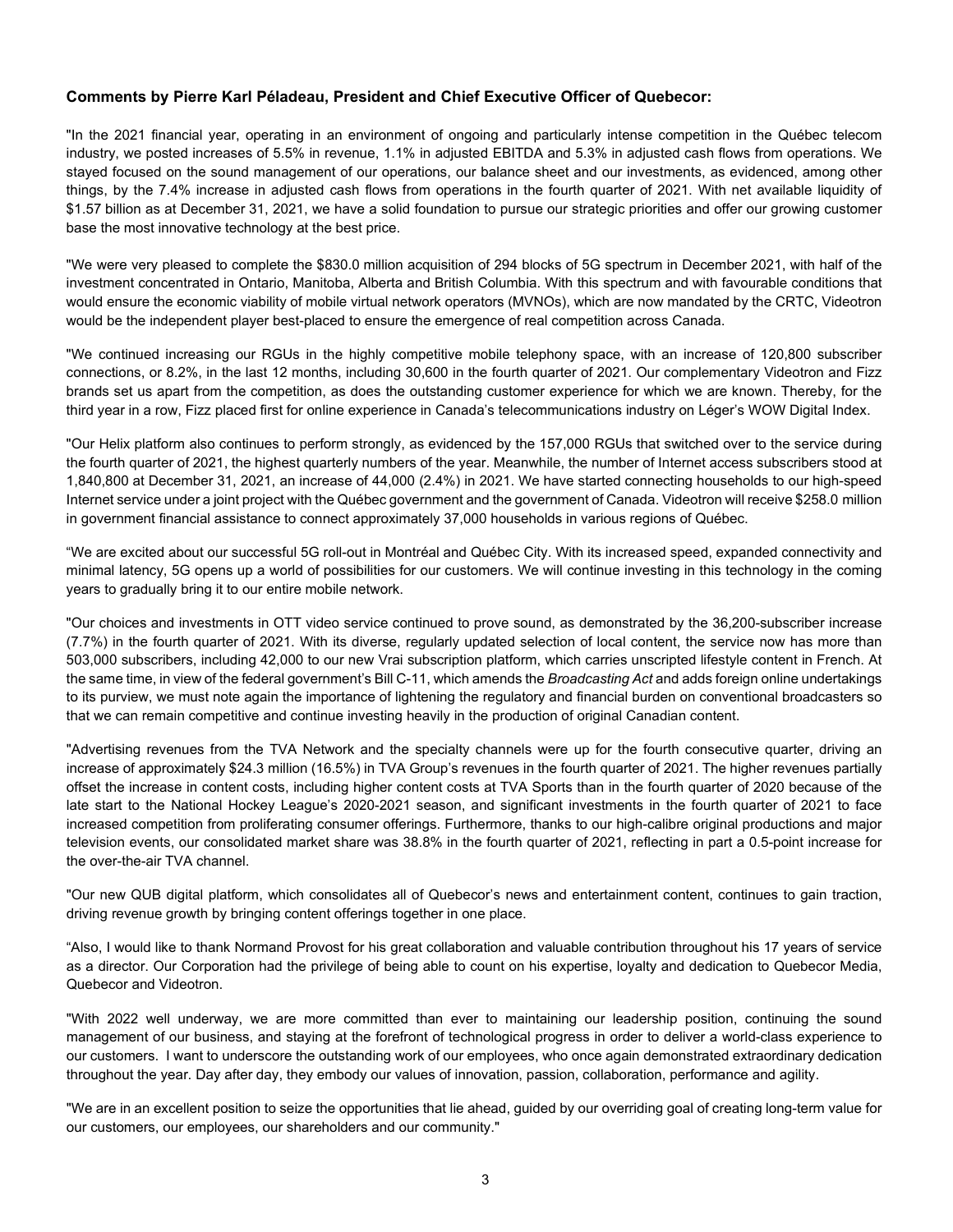#### **COVID-19 pandemic**

The COVID-19 pandemic has had a significant impact on the economic environment in Canada and around the world. In order to limit the spread of the virus, the Québec government has imposed a number of restrictions and special preventive measures since the beginning of this health crisis, including the suspension of some business activities. Since March 2020, this health crisis has curtailed the operations of many of Quebecor's business partners and has led to a significant slowdown in some of the Corporation's segments. Among other impacts, depending on circumstances, the restrictions and preventive measures imposed by the Québec government have caused a reduction in volume at Videotron's retail outlets; a reduction in advertising revenues, in sports events broadcast by the TVA Sports specialty channel and in film and audiovisual content activity in the Media segment; and the cancellation of most shows and events in the Sports and Entertainment segment. Due to the decrease in their revenues, most of the business units in the Media segment and Sports and Entertainment segment qualified for the Canadian Emergency Wage Subsidy, and subsidies totalling \$12.2 million were recorded in 2021 as a reduction in employee costs (\$49.6 million in 2020).

#### **Non-IFRS financial measures**

The Corporation uses financial measures not standardized under International Financial Reporting Standards ("IFRS"), such as adjusted EBITDA, adjusted income from continuing operating activities, adjusted cash flows from operations (formerly "cash flows from operations"), free cash flows from continuing operating activities and consolidated net debt leverage ratio, and key performance indicators, including RGU. Definitions of the non-IFRS measures and key performance indicator used by the Corporation are provided in the "Definitions" section.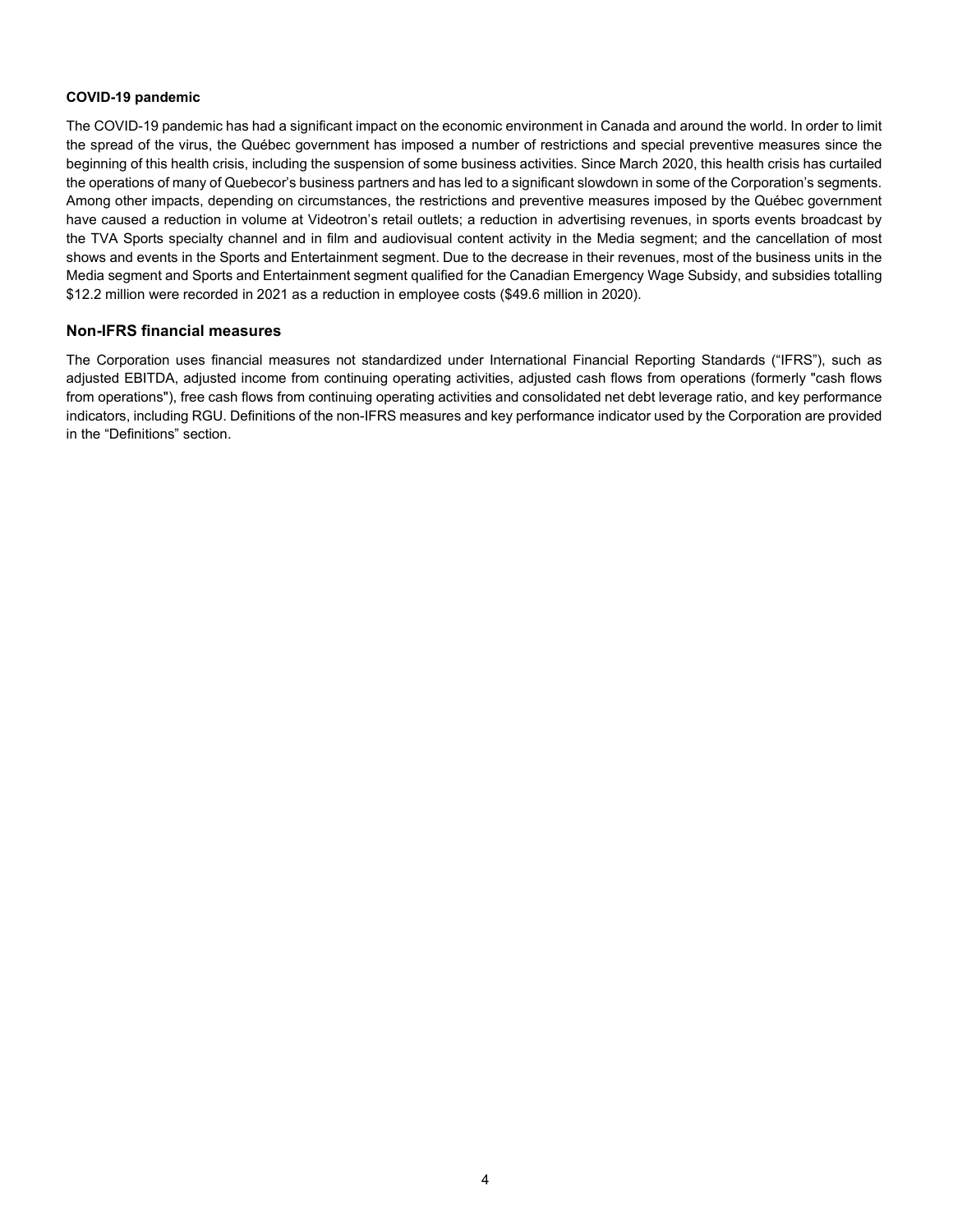# **Financial tables**

### **Table 1**

# **Consolidated summary of income, cash flows and balance sheet**

(in millions of Canadian dollars, except per basic share data)

|                                                                   |                                                                                                                                                                                                                                               |             | Years ended<br>December 31 |                              | Three months ended<br>December 31 |
|-------------------------------------------------------------------|-----------------------------------------------------------------------------------------------------------------------------------------------------------------------------------------------------------------------------------------------|-------------|----------------------------|------------------------------|-----------------------------------|
|                                                                   | 2021<br>3,735.0<br>\$<br>776.0<br>167.0<br>(123.6)<br>4,554.4<br>1,875.7<br>83.4<br>20.4<br>(6.3)<br>1,973.2<br>(783.8)<br>(333.4)<br>14.4<br>(4.1)<br>(80.9)<br>(197.0)<br>$\qquad \qquad -$<br>\$<br>588.4<br>\$<br>578.4<br>578.4<br>621.9 | 2020        | 2019                       | 2021                         | 2020                              |
| Income                                                            |                                                                                                                                                                                                                                               |             |                            |                              |                                   |
| Revenues                                                          |                                                                                                                                                                                                                                               |             |                            |                              |                                   |
| Telecommunications                                                |                                                                                                                                                                                                                                               | \$3,622.6   | \$3,480.4                  | \$<br>953.1                  | \$<br>940.9                       |
| Media                                                             |                                                                                                                                                                                                                                               | 650.5       | 738.0                      | 212.4                        | 185.8                             |
| Sports and Entertainment                                          |                                                                                                                                                                                                                                               | 158.0       | 192.2                      | 53.2                         | 48.8                              |
| Inter-segment                                                     |                                                                                                                                                                                                                                               | (113.3)     | (116.8)                    | (34.8)                       | (28.7)                            |
|                                                                   |                                                                                                                                                                                                                                               | 4,317.8     | 4,293.8                    | 1,183.9                      | 1,146.8                           |
| Adjusted EBITDA (negative adjusted EBITDA):                       |                                                                                                                                                                                                                                               |             |                            |                              |                                   |
| Telecommunications                                                |                                                                                                                                                                                                                                               | 1,864.4     | 1,803.4                    | 466.5                        | 481.7                             |
| Media                                                             |                                                                                                                                                                                                                                               | 82.2        | 74.8                       | 28.8                         | 45.6                              |
| Sports and Entertainment                                          |                                                                                                                                                                                                                                               | 8.7         | 7.3                        | 4.2                          | 2.1                               |
| <b>Head Office</b>                                                |                                                                                                                                                                                                                                               | (2.7)       | (6.0)                      | (0.7)                        | (2.6)                             |
|                                                                   |                                                                                                                                                                                                                                               | 1,952.6     | 1,879.5                    | 498.8                        | 526.8                             |
| Depreciation and amortization                                     |                                                                                                                                                                                                                                               | (803.2)     | (750.4)                    | (197.6)                      | (213.5)                           |
| <b>Financial expenses</b>                                         |                                                                                                                                                                                                                                               | (328.2)     | (327.5)                    | (79.5)                       | (79.1)                            |
| Gain (loss) on valuation and translation of financial             |                                                                                                                                                                                                                                               |             |                            |                              |                                   |
| instruments                                                       |                                                                                                                                                                                                                                               | 8.0         | (6.5)                      | 7.2                          | (0.9)                             |
| Restructuring of operations and other items                       |                                                                                                                                                                                                                                               | (39.2)      | (28.6)                     | (7.8)                        | (6.1)                             |
| Loss on debt refinancing                                          |                                                                                                                                                                                                                                               | -           | -                          |                              | $\overline{\phantom{0}}$          |
| Income taxes                                                      |                                                                                                                                                                                                                                               | (205.8)     | (205.7)                    | (56.6)                       | (58.1)                            |
| Income (loss) from discontinued operations                        |                                                                                                                                                                                                                                               | 33.2        | 97.5                       | $\qquad \qquad \blacksquare$ | (0.6)                             |
| <b>Net income</b>                                                 |                                                                                                                                                                                                                                               | \$<br>617.4 | \$<br>658.3                | \$<br>164.5                  | \$<br>168.5                       |
|                                                                   |                                                                                                                                                                                                                                               |             |                            |                              |                                   |
| Income from continuing operations attributable to                 |                                                                                                                                                                                                                                               |             |                            |                              |                                   |
| shareholders                                                      |                                                                                                                                                                                                                                               | \$<br>574.0 | \$<br>555.3                | \$<br>160.5                  | \$<br>160.4                       |
| Net income attributable to shareholders                           |                                                                                                                                                                                                                                               | 607.2       | 652.8                      | 160.5                        | 159.8                             |
| Adjusted income from continuing operating activities              |                                                                                                                                                                                                                                               | 594.5       | 581.0                      | 157.6                        | 165.0                             |
|                                                                   |                                                                                                                                                                                                                                               |             |                            |                              |                                   |
| Per basic share:                                                  |                                                                                                                                                                                                                                               |             |                            |                              |                                   |
| Income from continuing operations attributable to<br>shareholders | 2.38                                                                                                                                                                                                                                          | 2.28        | 2.17                       | 0.67                         | 0.64                              |
| Net income attributable to shareholders                           | 2.38                                                                                                                                                                                                                                          | 2.41        | 2.55                       | 0.67                         | 0.64                              |
| Adjusted income from continuing operating activities              | 2.55                                                                                                                                                                                                                                          | 2.36        | 2.27                       | 0.66                         | 0.66                              |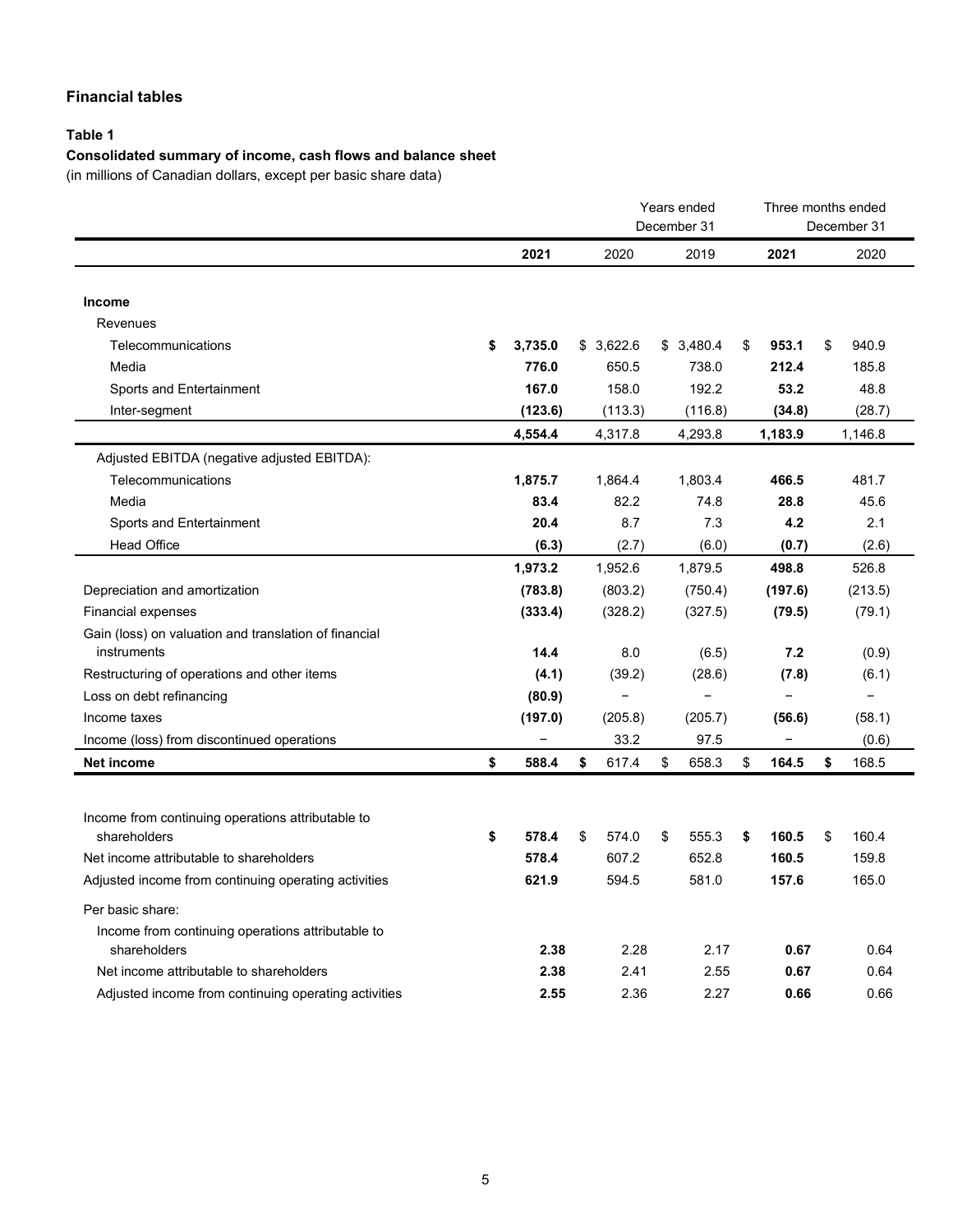|                                                                         |             | Years ended<br>December 31 |    |         |    | Three months ended<br>December 31 |    |       |
|-------------------------------------------------------------------------|-------------|----------------------------|----|---------|----|-----------------------------------|----|-------|
|                                                                         | 2021        | 2020                       |    | 2019    |    | 2021                              |    | 2020  |
| Additions to property, plant and equipment and to<br>intangible assets: |             |                            |    |         |    |                                   |    |       |
| Telecommunications                                                      | \$<br>537.1 | \$<br>596.1                | \$ | 678.1   | \$ | 108.2                             | \$ | 164.6 |
| Media                                                                   | 44.9        | 38.0                       |    | 50.0    |    | 17.3                              |    | 14.8  |
| Sports and Entertainment                                                | 4.3         | 3.4                        |    | 4.9     |    | 1.7                               |    | 0.9   |
| <b>Head Office</b>                                                      | 4.8         | 2.7                        |    | 2.4     |    | 1.0                               |    | 1.3   |
|                                                                         | 591.1       | 640.2                      |    | 735.4   |    | 128.2                             |    | 181.6 |
| <b>Acquisition of spectrum licences</b>                                 | 830.0       |                            |    | 255.8   |    | 664.0                             |    |       |
| Cash flows:                                                             |             |                            |    |         |    |                                   |    |       |
| Adjusted cash flows from operations                                     |             |                            |    |         |    |                                   |    |       |
| Telecommunications                                                      | 1,338.6     | 1,268.3                    |    | 1,125.3 |    | 358.3                             |    | 317.1 |
| Media                                                                   | 38.5        | 44.2                       |    | 24.8    |    | 11.5                              |    | 30.8  |
| Sports and Entertainment                                                | 16.1        | 5.3                        |    | 2.4     |    | 2.5                               |    | 1.2   |
| <b>Head Office</b>                                                      | (11.1)      | (5.4)                      |    | (8.4)   |    | (1.7)                             |    | (3.9) |
|                                                                         | 1,382.1     | 1,312.4                    |    | 1,144.1 |    | 370.6                             |    | 345.2 |
| Cash flows provided by continuing operating activities                  | 1,182.6     | 1,431.5                    |    | 1,211.8 |    | 323.1                             |    | 377.0 |
| Dividends declared                                                      | 267.6       | 201.1                      |    | 100.3   |    | 65.8                              |    | 49.8  |
| Dividends declared per basic share                                      | 1.10        | 0.80                       |    | 0.39    |    | 0.28                              |    | 0.20  |
| <b>Balance sheet:</b>                                                   |             |                            |    |         |    |                                   |    |       |
| Cash and cash equivalents                                               | \$<br>64.7  | \$<br>136.7                | \$ | 14.0    | \$ |                                   |    |       |
| Working capital                                                         | 50.4        | (70.4)                     |    | (161.4) |    |                                   |    |       |
| Net assets related to derivative financial instruments                  | 382.3       | 597.1                      |    | 677.7   |    |                                   |    |       |
| Total assets                                                            | 10,763.0    | 9,861.6                    |    | 9,725.9 |    |                                   |    |       |
| Total long-term debt                                                    | 6,554.0     | 5.786.4                    |    | 5,986.1 |    |                                   |    |       |
| Lease liabilities (current and long term)                               | 183.2       | 173.3                      |    | 137.9   |    |                                   |    |       |
| Convertible debentures, including embedded derivatives                  | 141.6       | 156.5                      |    | 165.8   |    |                                   |    |       |
| Equity attributable to shareholders                                     | 1,255.6     | 1,112.6                    |    | 977.5   |    |                                   |    |       |
| Equity                                                                  | 1,378.8     | 1,214.1                    |    | 1,072.1 |    |                                   |    |       |
| Consolidated net debt leverage ratio <sup>1</sup>                       | 3.19x       | 2.68x                      |    | 2.91x   |    |                                   |    |       |

<span id="page-5-0"></span> $1$  See "Consolidated net debt leverage ratio" under "Definitions."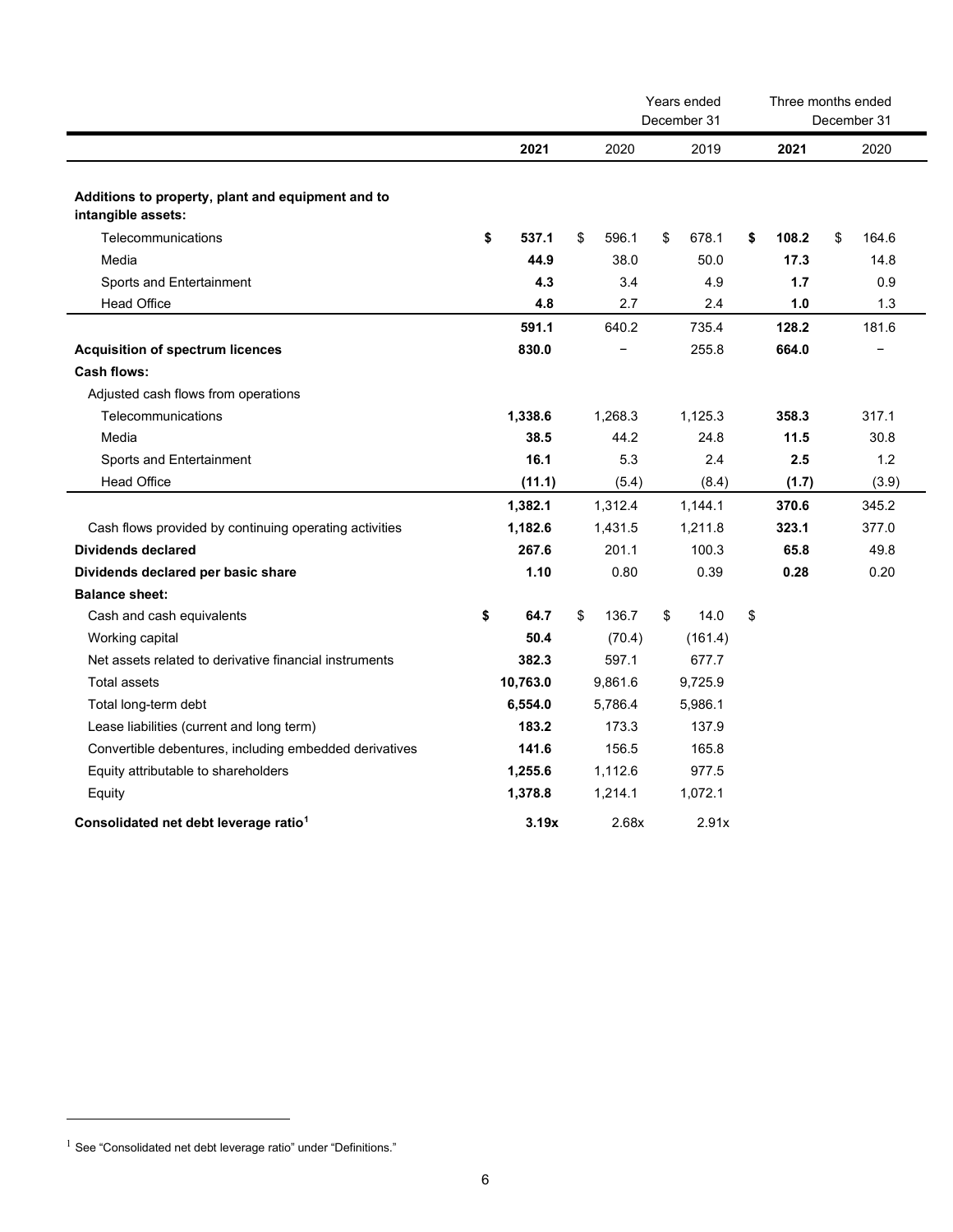#### **2021/2020 financial year comparison**

**Revenues:** \$4.55 billion, a \$236.6 million (5.5%) increase.

• Revenues increased in Telecommunications (\$112.4 million or 3.1% of segment revenues), Media (\$125.5 million or 19.3%), and Sports and Entertainment (\$9.0 million or 5.7%).

**Adjusted EBITDA:** \$1.97 billion, a \$20.6 million (1.1%) increase.

- Adjusted EBITDA increased in Sports and Entertainment (\$11.7 million or 134.5% of segment adjusted EBITDA), Telecommunications (\$11.3 million or 0.6%), despite the \$12.6 million unfavourable impact of recognition of a one-time item in 2020, and Media (\$1.2 million or 1.5%).
- The change in the fair value of Quebecor and Quebecor Media stock options and the value of Quebecor stock-price-based share units resulted in an \$8.7 million favourable variance in the Corporation's stock-based compensation charge in 2021 compared with 2020.

**Net income attributable to shareholders:** \$578.4 million (\$2.38 per basic share) in 2021, compared with \$607.2 million (\$2.41 per

basic share) in 2020, a decrease of \$28.8 million (\$0.03 per basic share).

- The main unfavourable variances were:
	- o \$80.9 million unfavourable variance related to debt refinancing;
	- o \$33.2 million decrease in income from discontinued operations;
	- o \$5.2 million increase in financial expenses.
- The main favourable variances were:
	- $\circ$  \$35.1 million favourable variance in restructuring of operations and other items;
	- o \$20.6 million increase in adjusted EBITDA;
	- o \$19.4 million decrease in the depreciation and amortization charge;
	- o \$8.8 million decrease in the income tax expense;
	- $\circ$  \$6.4 million favourable variance related to gains on valuation and translation of financial instruments, including \$5.6 million without any tax consequences.

**Adjusted income from continuing operating activities:** \$621.9 million (\$2.55 per basic share) in 2021, compared with \$594.5 million (\$2.36 per basic share) in 2020, an increase of \$27.4 million (\$0.19 per basic share).

**Adjusted cash flows from operations:** \$1.38 billion, a \$69.7 million (5.3%) increase due to the \$49.1 million decrease in additions to property, plant and equipment and to intangible assets, and the \$20.6 million increase in adjusted EBITDA.

**Cash flows provided by continuing operating activities:** \$1.18 billion, a \$248.9 million decrease due primarily to the unfavourable net change in non-cash balances related to operating activities and the increase in current income taxes.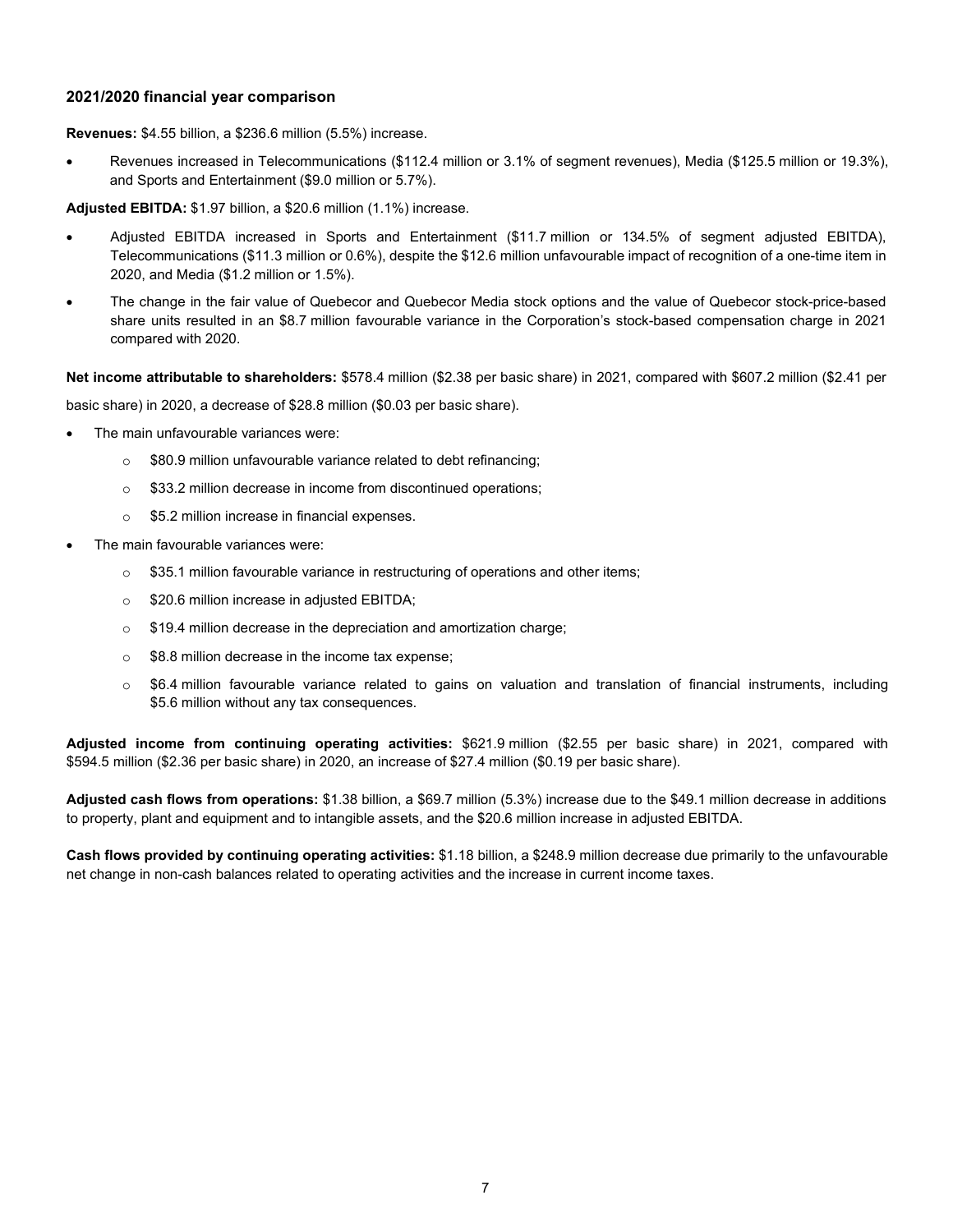#### **2021/2020 fourth quarter comparison**

**Revenues:** \$1.18 billion, a \$37.1 million (3.2%) increase.

• Revenues increased in Telecommunications (\$12.2 million or 1.3% of segment revenues), Media (\$26.6 million or 14.3%), and Sports and Entertainment (\$4.4 million or 9.0%).

**Adjusted EBITDA:** \$498.8 million, a \$28.0 million (-5.3%) decrease.

- Adjusted EBITDA decreased in Telecommunications (\$15.2 million or -3.2% of segment adjusted EBITDA) and in Media (\$16.8 million or -36.8%).
- Adjusted EBITDA increased in Sports and Entertainment (\$2.1 million).
- The change in the fair value of Quebecor and Quebecor Media stock options and in the value of Quebecor stock-price-based share units resulted in a \$5.6 million favourable variance in the Corporation's stock-based compensation charge in the fourth quarter of 2021 compared with the same period of 2020.

**Net income attributable to shareholders:** \$160.5 million (\$0.67 per basic share) in the fourth quarter of 2021, compared with \$159.8 million (\$0.64 per basic share) in the same period of 2020, a favourable variance of \$0.7 million (\$0.03 per basic share).

- The main favourable variances were:
	- o \$15.9 million decrease in the depreciation and amortization charge;
	- o \$8.1 million favourable variance in gains and losses on valuation and translation of financial instruments, including \$7.4 million without any tax consequences;
	- o \$4.7 million favourable variance in non-controlling interest.
- The unfavourable variance was mainly due to:
	- o \$28.0 million decrease in adjusted EBITDA.

**Adjusted income from continuing operating activities:** \$157.6 million (\$0.66 per basic share) in the fourth quarter of 2021, compared with \$165.0 million (\$0.66 per basic share) in the same period of 2020, a decrease of \$7.4 million.

**Adjusted cash flows from operations:** \$370.6 million, a \$25.4 million (7.4%) increase due primarily to a \$27.1 million decrease in additions to property, plant and equipment and a \$26.3 million decrease in additions to intangible assets, partially offset by the \$28.0 million decrease in adjusted EBITDA.

**Cash flows from continuing operating activities:** \$323.1 million, a \$53.9 million decrease due primarily to the increase in current income taxes and the decrease in adjusted EBITDA, partially offset by the favourable net change in non-cash balances related to operating activities.

#### **Investing and financing operations**

- On February 15, 2022, TVA Group amended its \$75.0 million secured revolving credit facility to extend its term from February 2022 to February 2023 and amend certain terms and conditions.
- In December 2021, Investissement Québec granted TVA Group an interest free unsecured loan for a maximum amount of \$25.0 million in order to support the construction of MELS' fourth production studio. The loan contains certain restrictive covenants as well as typical representations and warranties. As of December 31, 2021, no amount was drawn on the unsecured loan.
- On July 5, 2021, Quebecor Media completed the early redemption of the entirety of its 6.625% Senior Notes due January 15, 2023, in aggregate principal amount of \$500.0 million, at a redemption price of 107.934% of their principal amount, in accordance with a notice issued on June 3, 2021.
- On July 6, 2021, Videotron completed the early redemption of the entirety of its 5.000% Senior Notes due July 15, 2022, in aggregate principal amount of US\$800.0 million, at a redemption price of 104.002% of their principal amount, in accordance with a notice issued on June 3, 2021. The related hedges in an asset position were also unwound.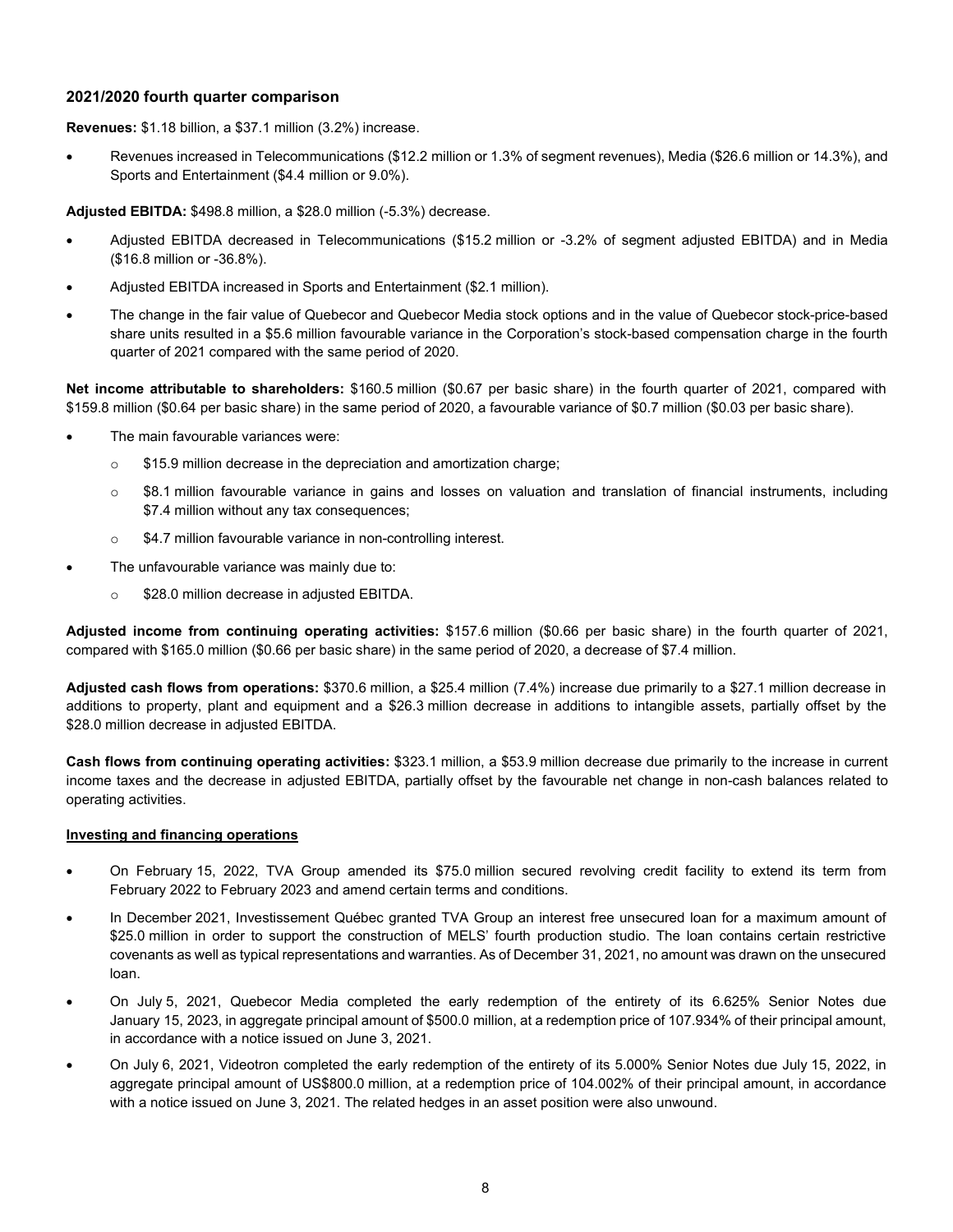- On June 17, 2021, Videotron issued \$750.0 million aggregate principal amount of 3.625% Senior Notes due June 15, 2028, for net proceeds of \$743.2 million, net of financing costs of \$6.8 million. Videotron also issued US\$500.0 million aggregate principal amount of 3.625% Senior Notes due June 15, 2029, for net proceeds of \$599.6 million, net of financing costs of \$5.8 million.
- On April 1, 2021, Alithya Group Inc ("Alithya"), a strategy and digital transformation leader, acquired the firm R3D Conseil inc, of which Quebecor was one of the main shareholders. As part of this transaction, Quebecor obtained 11.9% of Alithya's share capital and 6.7% of voting rights related to Alithya's issued and outstanding shares. The corresponding \$19.6 million gain on disposal was accounted for in the second quarter of 2021. This transaction also includes purchase commitments from Quebecor for Alithya's services totalling approximately \$360.0 million as part of a 10-year commercial agreement.
- On January 22, 2021, Videotron issued \$650.0 million aggregate principal amount of 3.125% Senior Notes maturing on January 15, 2031, for net proceeds of \$644.0 million, net of financing costs of \$6.0 million.

#### **Senior management and board of directors**

- On April 14, 2021, France Lauzière took time off from her professional duties for family reasons. On October 29, 2021, Ms. Lauzière resigned from her position as President and Chief Executive Officer of TVA Group and Chief Content Officer of Quebecor Content, for the same reasons. She will remain available to work with the company on strategic projects. Pierre Karl Péladeau, President and Chief Executive Officer of Quebecor, will continue to serve as acting President of TVA Group and Quebecor Content.
- On June 4, 2021, Jean-François Pruneau resigned as President and Chief Executive Officer of Videotron to pursue personal investment projects. Pierre Karl Péladeau, President and Chief Executive Officer of Quebecor, took over as President of Videotron.
- After a period of reflection in recent months, Mr. Normand Provost announced that he was leaving his position as director after 17 years on the board of directors of Quebecor Media and 8 years on the board of the Corporation. Over the years, Mr. Provost has notably acted as a member of the Executive Committee of Quebecor Media and as Chairman of the Audit and Risk Management Committee of the Corporation, Quebecor Media and Videotron.

#### **3500 MHz spectrum auction**

Videotron acquired, in December 2021, 294 blocks of spectrum in the 3500 MHz band across the country for \$830.0 million. More than half of the investment is concentrated in four Canadian provinces outside Québec: Ontario, Manitoba, Alberta and British Columbia.

#### **Capital stock**

On August 4, 2021, the Corporation authorized a normal course issuer bid for a maximum of 1,000,000 Class A Multiple Voting Shares ("Class A Shares"), representing approximately 1.3% of issued and outstanding Class A Shares, and for a maximum of 6,000,000 Class B Subordinate Voting Shares ("Class B Shares"), representing approximately 3.6% of issued and outstanding Class B Shares as of July 30, 2021. The purchases can be made from August 15, 2021 to August 14, 2022, at prevailing market prices on the open market through the facilities of the Toronto Stock Exchange or other alternative trading systems. All shares purchased under the bid will be cancelled.

On August 6, 2021, the Corporation entered into an automatic securities purchase plan ("the plan") with a designated broker whereby shares may be repurchased under the plan at times when such purchases would otherwise be prohibited pursuant to regulatory restrictions or self-imposed blackout periods. The plan received prior approval from the Toronto Stock Exchange. It came into effect on August 15, 2021 and will terminate on the same date as the normal course issuer bid.

Under the plan, before entering a self-imposed blackout period, the Corporation may, but is not required to, ask the designated broker to make purchases under the normal course issuer bid. Such purchases shall be made at the discretion of the designated broker, within parameters established by the Corporation prior to the blackout periods. Outside the blackout periods, purchases will be made at the discretion of the Corporation's management.

In 2021, the Corporation purchased and cancelled 8,914,650 Class B Shares for a total cash consideration of \$282.4 million (6,457,050 Class B Shares for a total cash consideration of \$201.2 million in 2020). The excess of \$229.8 million of the purchase price over the carrying value of Class B Shares repurchased was recorded as a reduction of retained earnings (\$163.1 million in 2020).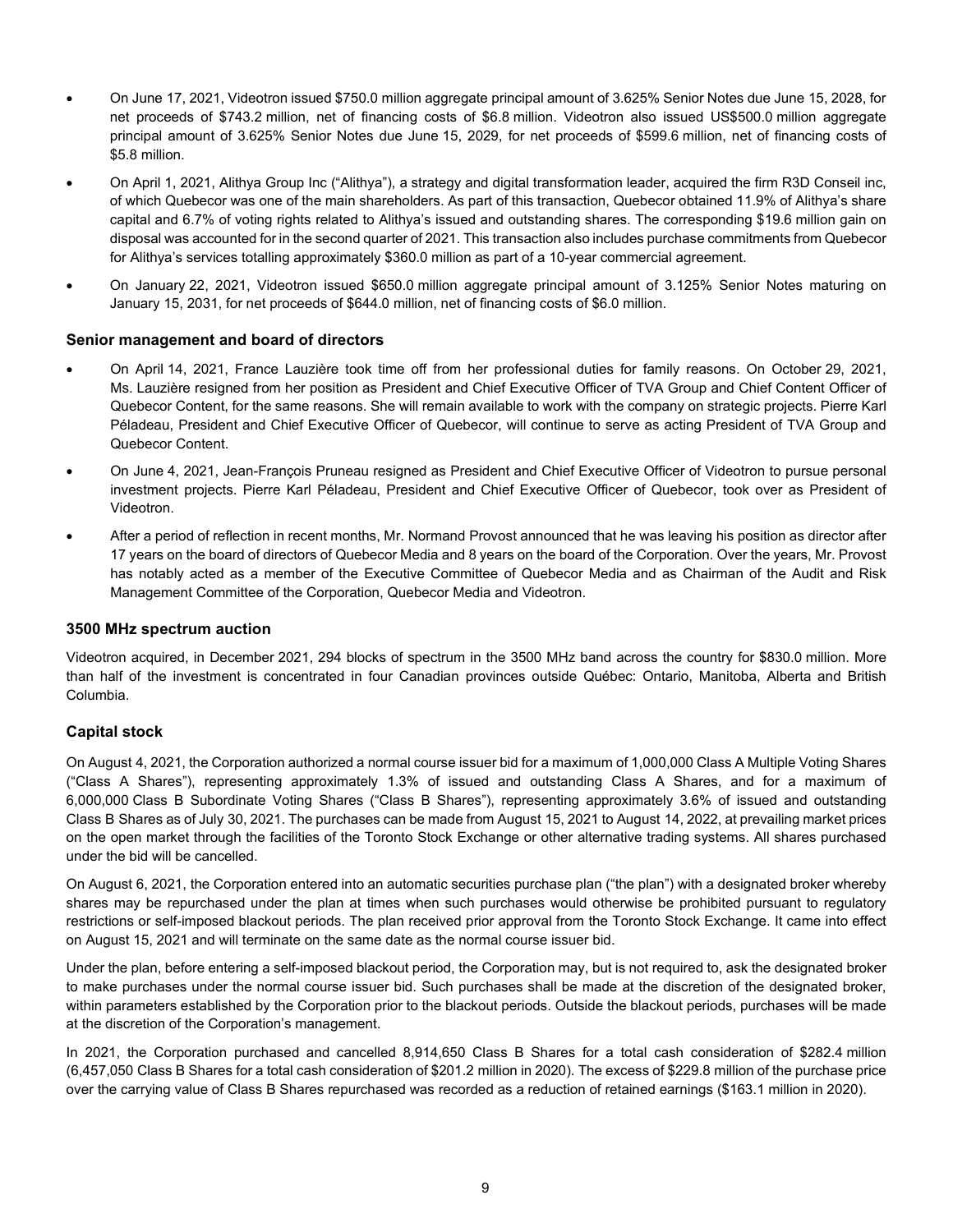### **Dividends**

On February 23, 2022, the Board of Directors of Quebecor declared a quarterly dividend of \$0.30 per share on its Class A Shares and Class B Shares, payable on April 5, 2022 to shareholders of record as of the record date of March 11, 2022. This dividend is designated an eligible dividend, as provided under subsection 89(14) of the Canadian Income Tax Act and its provincial counterpart.

#### **Convertible debentures**

In accordance with the terms of the trust indenture governing the convertible debentures, the quarterly dividend declared on November 3, 2021 on Quebecor Class B Shares triggered an adjustment to the floor price and ceiling price then in effect. Accordingly, effective November 18, 2021, the conversion features of the convertible debentures are subject to an adjusted floor price of approximately \$25.49 per share (that is, a maximum number of approximately 5,883,572 Class B Shares corresponding to a ratio of \$150.0 million to the adjusted floor price) and an adjusted ceiling price of approximately \$31.87 per share (that is, a minimum number of approximately 4,706,858 Class B Shares corresponding to a ratio of \$150.0 million to the adjusted ceiling price).

#### **Detailed financial information**

For a detailed analysis of Quebecor's fourth quarter and full-year 2021 results, please refer to the Management Discussion and Analysis and consolidated financial statements of Quebecor, available on the Corporation's website at www.quebecor.com/en/investors/financial documentation or from the SEDAR filing service at www.sedar.com.

#### **Conference call for investors and webcast**

Quebecor will hold a conference call to discuss its fourth quarter and full-year 2021 results on February 24, 2022 at 11:00 a.m. EST. There will be a question period reserved for financial analysts. To access the conference call, please dial 1-877-293-8052, access code for participants 93098#. The conference call will also be broadcast live on Quebecor's website at <www.quebecor.com/en/investors/conferences-and-annual-meeting>. It is advisable to ensure the appropriate software is installed before accessing the call. Instructions and links to free player downloads are available at the Internet address shown above. Anyone unable to attend the conference call will be able to listen to a recording by dialing 1-877-293-8133, access code 93098#, recording access code 0111655#. The recording will be available until May 24, 2022.

#### **Cautionary statement regarding forward-looking statements**

The statements in this press release that are not historical facts are forward-looking statements and are subject to significant known and unknown risks, uncertainties and assumptions that could cause the Corporation's actual results for future periods to differ materially from those set forth in the forward-looking statements. Forward-looking statements may be identified by the use of the conditional or by forward-looking terminology such as the terms "plans," "expects," "may," "anticipates," "intends," "estimates," "projects," "seeks," "believes," or similar terms, variations of such terms or the negative of such terms. Certain factors that may cause actual results to differ from current expectations include seasonality (including seasonal fluctuations in customer orders), operating risk (including fluctuations in demand for Quebecor's products and pricing actions by competitors), new competition, and Quebecor's ability to retain its current customers and attract new ones, risks related to fragmentation of the advertising market, insurance risk, risks associated with capital investments (including risks related to technological development and equipment availability and breakdown), environmental risks, risks associated with cybersecurity and the protection of personal information, risks associated with service interruptions resulting from equipment breakdown, network failure, the threat of natural disaster, epidemics, pandemics or other public health crises, including the COVID-19 pandemic, political instability is some countries, risks associated with emergency measures implemented by various governments, risks associated with labour agreements, credit risk, financial risks, debt risks, risks related to interest rate fluctuations, foreign exchange risks, risks associated with government acts and regulations, risks related to changes in tax legislation, and changes in the general political and economic environment. Investors and others are cautioned that the foregoing list of factors that may affect future results is not exhaustive and that undue reliance should not be placed on any forwardlooking statements. For more information on the risks, uncertainties and assumptions that could cause Quebecor's actual results to differ from current expectations, please refer to Quebecor's public filings, available at www.sedar.com and www.quebecor.com, including, in particular, the "Risks and Uncertainties" section of Quebecor's Management Discussion and Analysis for the year ended December 31, 2021.

The forward-looking statements in this press release reflect Quebecor's expectations as of February 24, 2022 and are subject to change after that date. Quebecor expressly disclaims any obligation or intention to update or revise any forward-looking statements, whether as a result of new information, future events or otherwise, except as required by applicable securities laws.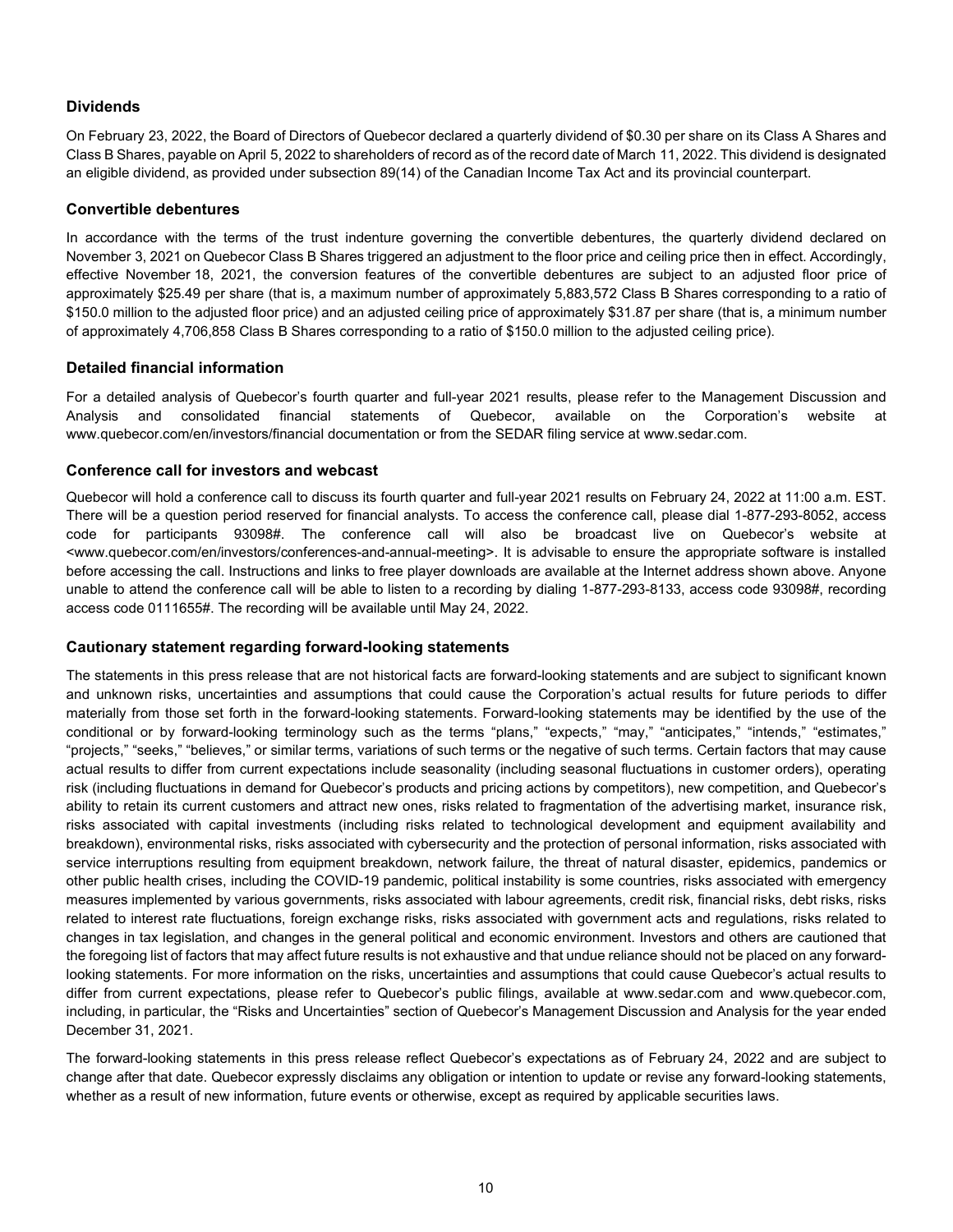### **About Quebecor**

Quebecor, a Canadian leader in telecommunications, entertainment, news media and culture, is one of the best-performing integrated communications companies in the industry. Driven by their determination to deliver the best possible customer experience, all of Quebecor's subsidiaries and brands are differentiated by their high-quality, multiplatform, convergent products and services.

Quebecor (TSX: QBR.A, QBR.B) is headquartered in Québec and employs more than 10,000 people in Canada.

A family business founded in 1950, Quebecor is strongly committed to the community. Every year, it actively supports more than 400 organizations in the vital fields of culture, health, education, the environment, and entrepreneurship.

Visit our website: www.quebecor.com

Follow us on Twitter: www.twitter.com/Quebecor

 $-30-$ 

**Source: Information:** Hugues Simard Communications Department Chief Financial Officer Quebecor Inc. and Quebecor Media Inc. Quebecor Inc. and Quebecor Media Inc. example and medias@Quebecor.com hugues.simard@quebecor.com 514-380-4572 514 380-7414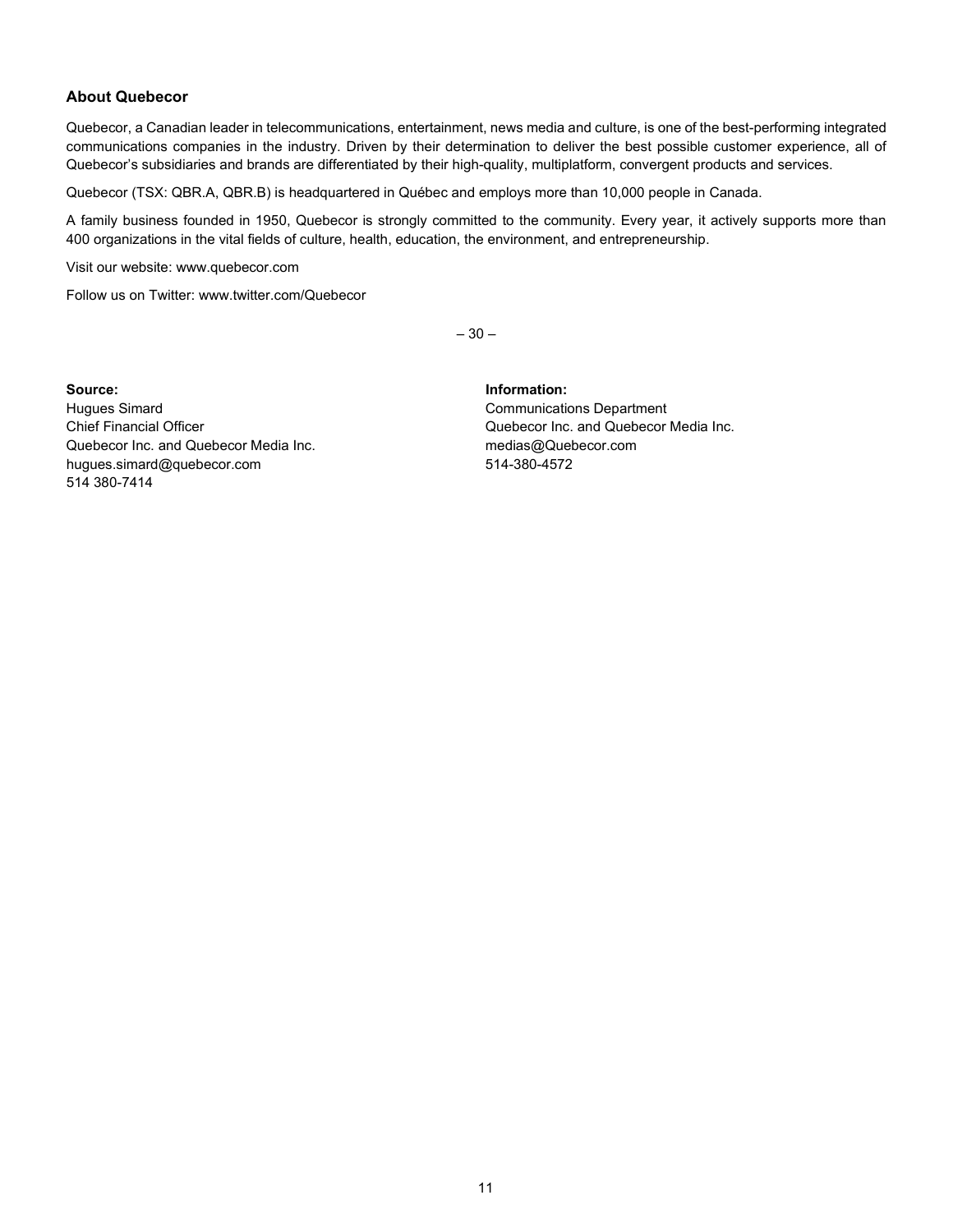# **DEFINITIONS**

## **Adjusted EBITDA**

In its analysis of operating results, the Corporation defines adjusted EBITDA, as reconciled to net income under IFRS, as net income before depreciation and amortization, financial expenses, gain (loss) on valuation and translation of financial instruments, restructuring of operations and other items, loss on debt refinancing, income tax, and income (loss) from discontinued operations. Adjusted EBITDA as defined above is not a measure of results that is consistent with IFRS. It is not intended to be regarded as an alternative to IFRS financial performance measures or to the statement of cash flows as a measure of liquidity. It should not be considered in isolation or as a substitute for measures of performance prepared in accordance with IFRS. The Corporation uses adjusted EBITDA in order to assess the performance of its investment in Quebecor Media. The Corporation's management and Board of Directors use this measure in evaluating its consolidated results as well as the results of the Corporation's operating segments. This measure eliminates the significant level of impairment and depreciation/amortization of tangible and intangible assets and is unaffected by the capital structure or investment activities of the Corporation and its business segments.

Adjusted EBITDA is also relevant because it is a component of the Corporation's annual incentive compensation programs. A limitation of this measure, however, is that it does not reflect the periodic costs of tangible and intangible assets used in generating revenues in the Corporation's segments. The Corporation also uses other measures that do reflect such costs, such as adjusted cash flows from operations and free cash flows from continuing operating activities. The Corporation's definition of adjusted EBITDA may not be the same as similarly titled measures reported by other companies.

Table 2 provides a reconciliation of adjusted EBITDA to net income as disclosed in Quebecor's consolidated financial statements. The consolidated financial information for the three-month periods ended December 31, 2021 and 2020 presented in Table 2 below is drawn from the Corporation's unaudited quarterly consolidated financial statements.

#### **Table 2**

**Reconciliation of the adjusted EBITDA measure used in this press release to the net income measure used in the consolidated financial statements** 

(in millions of Canadian dollars)

|                                                       |             |             | Years ended   |             | Three months ended<br>December 31 |  |  |  |
|-------------------------------------------------------|-------------|-------------|---------------|-------------|-----------------------------------|--|--|--|
|                                                       |             |             | December 31   |             |                                   |  |  |  |
|                                                       | 2021        | 2020        | 2019          | 2021        | 2020                              |  |  |  |
|                                                       |             |             |               |             |                                   |  |  |  |
| Adjusted EBITDA (negative adjusted EBITDA):           |             |             |               |             |                                   |  |  |  |
| Telecommunications                                    | \$1,875.7   | \$1,864.4   | \$<br>1,803.4 | \$<br>466.5 | \$<br>481.7                       |  |  |  |
| Media                                                 | 83.4        | 82.2        | 74.8          | 28.8        | 45.6                              |  |  |  |
| Sports and Entertainment                              | 20.4        | 8.7         | 7.3           | 4.2         | 2.1                               |  |  |  |
| <b>Head Office</b>                                    | (6.3)       | (2.7)       | (6.0)         | (0.7)       | (2.6)                             |  |  |  |
|                                                       | 1,973.2     | 1,952.6     | 1,879.5       | 498.8       | 526.8                             |  |  |  |
| Depreciation and amortization                         | (783.8)     | (803.2)     | (750.4)       | (197.6)     | (213.5)                           |  |  |  |
| <b>Financial expenses</b>                             | (333.4)     | (328.2)     | (327.5)       | (79.5)      | (79.1)                            |  |  |  |
| Gain (loss) on valuation and translation of financial |             |             |               |             |                                   |  |  |  |
| instruments                                           | 14.4        | 8.0         | (6.5)         | 7.2         | (0.9)                             |  |  |  |
| Restructuring of operations and other items           | (4.1)       | (39.2)      | (28.6)        | (7.8)       | (6.1)                             |  |  |  |
| Loss on debt refinancing                              | (80.9)      |             |               |             |                                   |  |  |  |
| Income taxes                                          | (197.0)     | (205.8)     | (205.7)       | (56.6)      | (58.1)                            |  |  |  |
| Income (loss) from discontinued operations            |             | 33.2        | 97.5          |             | (0.6)                             |  |  |  |
| Net income                                            | \$<br>588.4 | \$<br>617.4 | \$<br>658.3   | \$<br>164.5 | \$<br>168.5                       |  |  |  |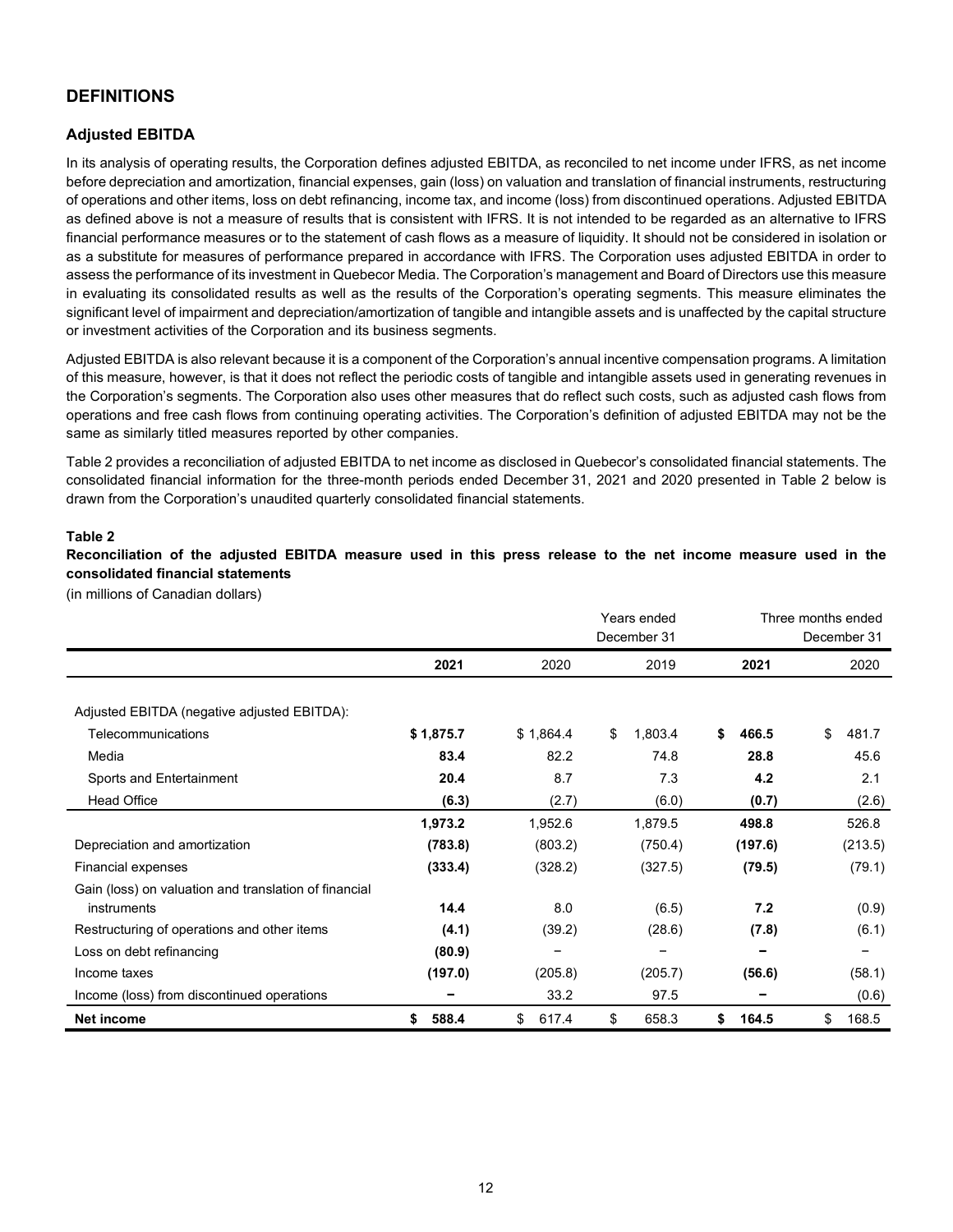#### **Adjusted income from continuing operating activities**

The Corporation defines adjusted income from continuing operating activities, as reconciled to net income attributable to shareholders under IFRS, as net income attributable to shareholders before gain (loss) on valuation and translation of financial instruments, restructuring of operations and other items, and loss on debt refinancing, net of income tax related to adjustments and net income attributable to non-controlling interest related to adjustments, and before income (loss) from discontinued operations attributable to shareholders. Adjusted income from continuing operating activities, as defined above, is not a measure of results that is consistent with IFRS. It should not be considered in isolation or as a substitute for measures of performance prepared in accordance with IFRS. The Corporation uses adjusted income from continuing operating activities to analyze trends in the performance of its businesses. The above-listed items are excluded from the calculation of this measure because they impair the comparability of financial results. Adjusted income from continuing operating activities is more representative for forecasting income. The Corporation's definition of adjusted income from continuing operating activities may not be identical to similarly titled measures reported by other companies.

Table 3 provides a reconciliation of adjusted income from continuing operating activities to the net income attributable to shareholders' measure used in Quebecor's consolidated financial statements. The consolidated financial information for the three-month periods ended December 31, 2021 and 2020 presented in Table 3 below is drawn from the Corporation's unaudited quarterly consolidated financial statements.

#### **Table 3**

**Reconciliation of the adjusted income from continuing operating activities measure used in this press release to the net income attributable to shareholders' measure used in the consolidated financial statements** 

(in millions of Canadian dollars)

|                                                                               |             |             | Years ended<br>December 31 |             | Three months ended<br>December 31 |  |  |
|-------------------------------------------------------------------------------|-------------|-------------|----------------------------|-------------|-----------------------------------|--|--|
|                                                                               | 2021        | 2020        | 2019                       | 2021        | 2020                              |  |  |
| Adjusted income from continuing operating<br>activities                       | \$<br>621.9 | \$<br>594.5 | \$<br>581.0                | \$<br>157.6 | \$<br>165.0                       |  |  |
| Gain (loss) on valuation and translation of financial<br>instruments          | 14.4        | 8.0         | (6.5)                      | 7.2         | (0.9)                             |  |  |
| Restructuring of operations and other items                                   | (4.1)       | (39.2)      | (28.6)                     | (7.8)       | (6.1)                             |  |  |
| Loss on debt refinancing                                                      | (80.9)      |             | -                          |             |                                   |  |  |
| Income taxes related to adjustments <sup>1</sup>                              | 26.1        | 9.1         | 8.0                        | 2.5         | 2.1                               |  |  |
| Net income attributable to non-controlling<br>interest related to adjustments | 1.0         | 1.6         | 1.4                        | 1.0         | 0.3                               |  |  |
| Discontinued operations                                                       |             | 33.2        | 97.5                       |             | (0.6)                             |  |  |
| Net income attributable to shareholders                                       | \$<br>578.4 | \$<br>607.2 | \$<br>652.8                | \$<br>160.5 | \$<br>159.8                       |  |  |

<sup>1</sup> Includes impact of fluctuations in income tax applicable to adjusted items, either for statutory reasons or in connection with tax transactions.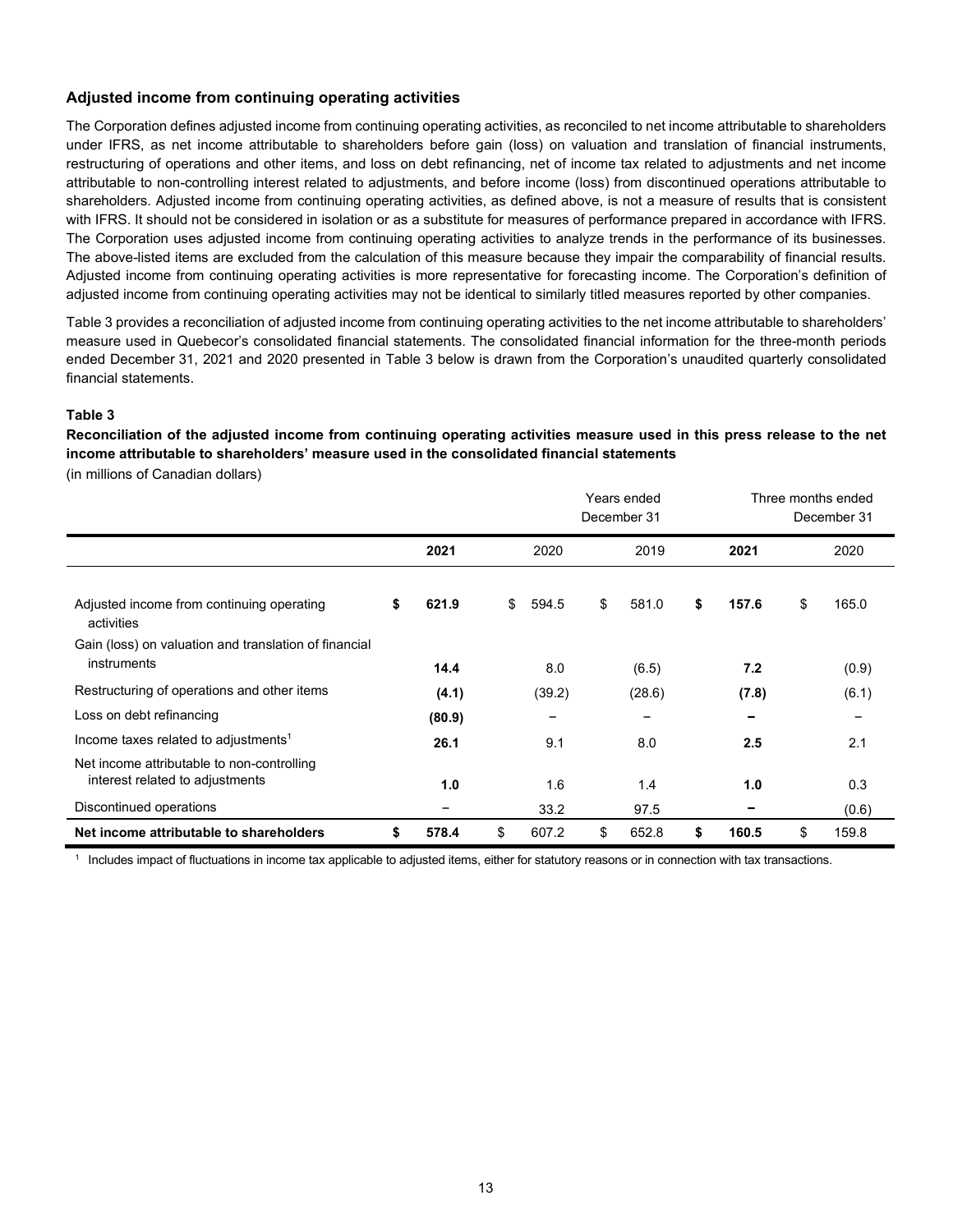#### **Adjusted cash flows from operations and free cash flows from continuing operating activities**

#### *Adjusted cash flows from operations*

Adjusted cash flows from operations represents adjusted EBITDA, less additions to property, plant and equipment and to intangible assets (excluding licence acquisitions and renewals). Adjusted cash flows from operations represents funds available for interest and income tax payments, expenditures related to restructuring programs, business acquisitions, licence acquisitions and renewals, payment of dividends, repayment of long-term debt and lease liabilities, and share repurchases. Adjusted cash flows from operations is not a measure of liquidity that is consistent with IFRS. It is not intended to be regarded as an alternative to IFRS financial performance measures or to the statement of cash flows as a measure of liquidity. Adjusted cash flows from operations is used by the Corporation's management and Board of Directors to evaluate the cash flows generated by the operations of all of its segments, on a consolidated basis, in addition to the operating cash flows generated by each segment. Cash flows from operations are also relevant because they are a component of the Corporation's annual incentive compensation programs. The Corporation's definition of adjusted cash flows from operations may not be identical to similarly titled measures reported by other companies.

#### *Free cash flows from continuing operating activities*

Free cash flows from continuing operating activities represents cash flows provided by continuing operating activities calculated in accordance with IFRS, less cash flows used for additions to property, plant and equipment and to intangible assets (excluding expenditures related to licence acquisitions and renewals), plus proceeds from disposal of assets. Free cash flows from continuing operating activities is used by the Corporation's management and Board of Directors to evaluate cash flows generated by the Corporation's operations. Free cash flows from continuing operating activities represents available funds for business acquisitions, licence acquisitions and renewals, payment of dividends, repayment of long-term debt and lease liabilities, and share repurchases. Free cash flows from continuing operating activities is not a measure of liquidity that is consistent with IFRS. It is not intended to be regarded as an alternative to IFRS financial performance measures or to the statement of cash flows as a measure of liquidity. The Corporation's definition of free cash flows from continuing operating activities may not be identical to similarly titled measures reported by other companies.

Tables 4 and 5 provide a reconciliation of adjusted cash flows from operations and free cash flows from continuing operating activities to cash flows provided by continuing operating activities reported in the consolidated financial statements. The consolidated financial information for the three-month periods ended December 31, 2021 and 2020 presented in tables 4 and 5 is drawn from the Corporation's unaudited quarterly consolidated financial statements.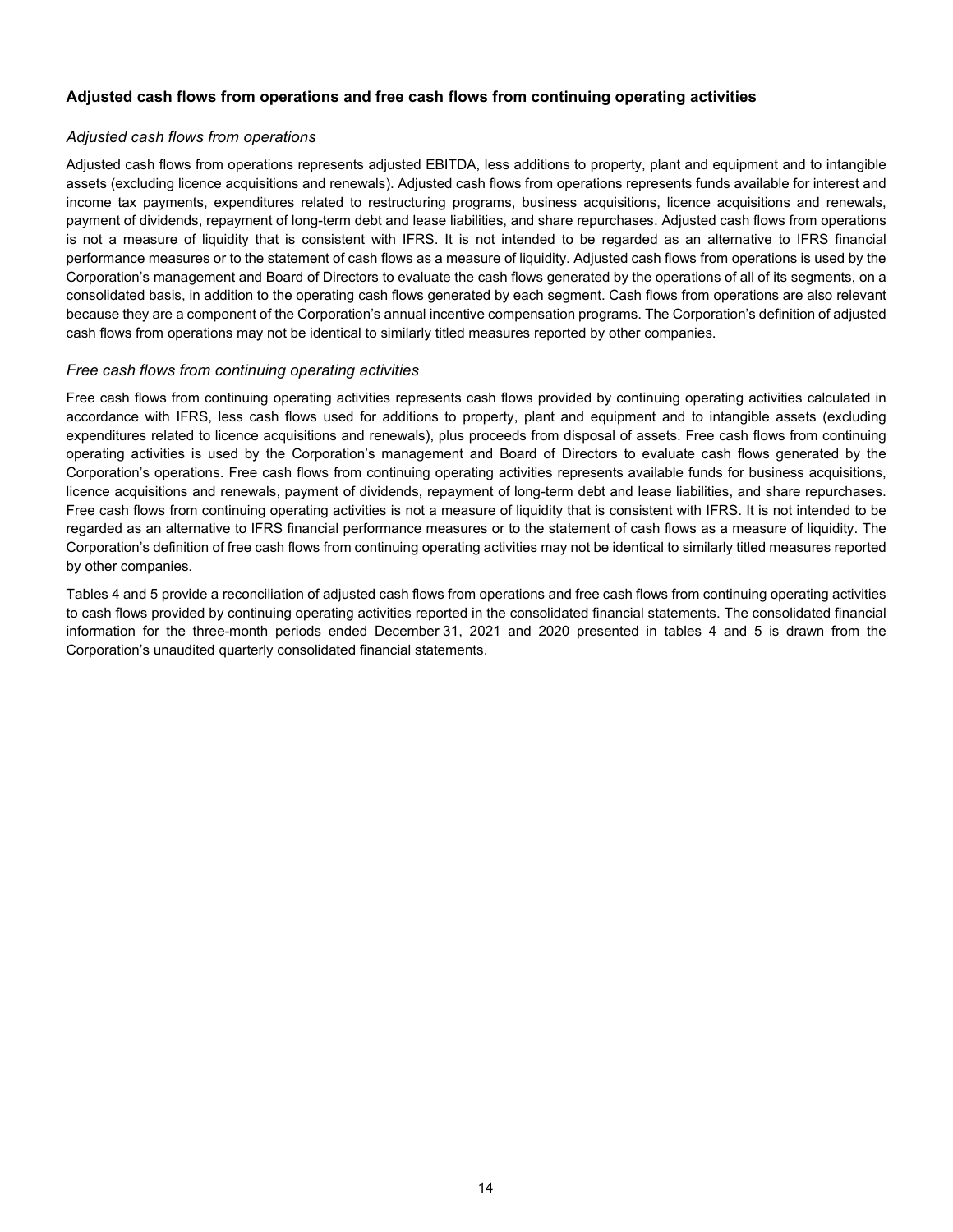# **Table 4 Adjusted cash flows from operations**

|  | (in millions of Canadian dollars) |  |
|--|-----------------------------------|--|

|                                                                                                                      | Years ended<br>December 31 |           |           |                   |           |             |    | Three months ended | December 31 |                    |
|----------------------------------------------------------------------------------------------------------------------|----------------------------|-----------|-----------|-------------------|-----------|-------------|----|--------------------|-------------|--------------------|
|                                                                                                                      |                            | 2021      |           | 2020              | 2019      |             |    | 2021               |             | 2020               |
|                                                                                                                      |                            |           |           |                   |           |             |    |                    |             |                    |
| <b>Adjusted EBITDA (negative adjusted EBITDA):</b>                                                                   |                            |           |           |                   |           |             |    |                    |             |                    |
| Telecommunications                                                                                                   | \$                         | 1,875.7   | \$1,864.4 |                   | \$1,803.4 |             | S  | 466.5              | \$          | 481.7              |
| Media                                                                                                                |                            | 83.4      |           | 82.2              | 74.8      |             |    | 28.8               |             | 45.6               |
| Sports and Entertainment                                                                                             |                            | 20.4      |           | 8.7               | 7.3       |             |    | 4.2                |             | 2.1                |
| <b>Head Office</b>                                                                                                   |                            | (6.3)     |           | (2.7)             | (6.0)     |             |    | (0.7)              |             | (2.6)              |
|                                                                                                                      |                            | 1,973.2   | 1,952.6   |                   | 1,879.5   |             |    | 498.8              |             | 526.8              |
| <b>Minus</b>                                                                                                         |                            |           |           |                   |           |             |    |                    |             |                    |
| Additions to property, plant and equipment: <sup>1</sup>                                                             |                            |           |           |                   |           |             |    |                    |             |                    |
| Telecommunications                                                                                                   |                            | (391.5)   | (402.1)   |                   | (459.3)   |             |    | (75.0)             |             | (103.9)            |
| Media                                                                                                                |                            | (20.3)    |           | (14.3)            | (24.0)    |             |    | (9.7)              |             | (7.6)              |
| Sports and Entertainment                                                                                             |                            | (0.8)     |           | (0.6)             | (1.3)     |             |    | (0.4)              |             | (0.4)              |
| <b>Head Office</b>                                                                                                   |                            | (1.5)     |           | (1.5)             | (1.7)     |             |    | 0.1                |             | (0.2)              |
|                                                                                                                      |                            | (414.1)   | (418.5)   |                   | (486.3)   |             |    | (85.0)             |             | (112.1)            |
| Additions to intangible assets: <sup>2</sup>                                                                         |                            |           |           |                   |           |             |    |                    |             |                    |
| Telecommunications                                                                                                   |                            | (145.6)   | (194.0)   |                   | (218.8)   |             |    | (33.2)             |             | (60.7)             |
| Media                                                                                                                |                            | (24.6)    |           | (23.7)            | (26.0)    |             |    | (7.6)              |             | (7.2)              |
| Sports and Entertainment                                                                                             |                            | (3.5)     |           | (2.8)             | (3.6)     |             |    | (1.3)              |             | (0.5)              |
| <b>Head Office</b>                                                                                                   |                            | (3.3)     |           | (1.2)             | (0.7)     |             |    | (1.1)              |             | (1.1)              |
|                                                                                                                      |                            | (177.0)   | (221.7)   |                   | (249.1)   |             |    | (43.2)             |             | (69.5)             |
| Adjusted cash flows from operations                                                                                  |                            |           |           |                   |           |             |    |                    |             |                    |
| Telecommunications                                                                                                   |                            | 1,338.6   | 1,268.3   |                   | 1,125.3   |             |    | 358.3              |             | 317.1              |
| Media                                                                                                                |                            | 38.5      |           | 44.2              | 24.8      |             |    | 11.5               |             | 30.8               |
| Sports and Entertainment                                                                                             |                            | 16.1      |           | 5.3               | 2.4       |             |    | 2.5                |             | 1.2                |
| <b>Head Office</b>                                                                                                   |                            | (11.1)    |           | (5.4)             | (8.4)     |             |    | (1.7)              |             | (3.9)              |
|                                                                                                                      | \$                         | 1,382.1   | \$1,312.4 |                   | \$1,144.1 |             | \$ | 370.6              | \$          | 345.2              |
|                                                                                                                      |                            |           |           |                   |           | Years ended |    |                    |             | Three months ended |
| <sup>1</sup> Reconciliation to cash flows used for additions to<br>property, plant and equipment as per consolidated |                            |           |           |                   |           | December 31 |    |                    |             | December 31        |
| financial statements:                                                                                                |                            | 2021      |           | 2020              |           | 2019        |    | 2021               |             | 2020               |
| Additions to property, plant and equipment                                                                           | \$                         | (414.1)   | \$        | (418.5)           | \$        | (486.3)     | \$ | (85.0)             | \$          | (112.1)            |
| Net variance in current operating items related to additions to                                                      |                            |           |           |                   |           |             |    |                    |             |                    |
| property, plant and equipment (excluding government                                                                  |                            |           |           |                   |           |             |    |                    |             |                    |
| credits receivable for major capital projects)                                                                       |                            | (15.2)    |           | (28.7)            |           | (15.3)      |    | (6.6)              |             | (10.3)             |
| Cash flows used for additions to property, plant and equipment                                                       | \$                         | (429.3)   | \$        | (447.2)           | \$        | (501.6)     | \$ | (91.6)             | \$          | (122.4)            |
| <sup>2</sup> Reconciliation to cash flows used for additions to                                                      |                            |           |           |                   |           | Years ended |    |                    |             | Three months ended |
| intangible assets as per consolidated financial                                                                      |                            |           |           |                   |           | December 31 |    |                    |             | December 31        |
| statements:                                                                                                          |                            | 2021      |           | 2020              |           | 2019        |    | 2021               |             | 2020               |
| Additions to intangible assets                                                                                       | \$                         | (177.0)   | \$        | (221.7)           | \$        | (249.1)     |    | \$<br>(43.2)       | \$          | (69.5)             |
| Net variance in current operating items related to additions to                                                      |                            |           |           |                   |           |             |    |                    |             |                    |
| intangible assets (excluding government credits receivable                                                           |                            |           |           |                   |           |             |    |                    |             |                    |
| for major capital projects)                                                                                          |                            | (11.7)    |           | 15.8              |           | 8.0         |    | 1.1                |             | 48.7               |
| Cash flows used for licence acquisitions                                                                             |                            | (830.0)   |           | $\qquad \qquad -$ |           | (255.8)     |    | (664.0)            |             |                    |
| Cash flows used for additions to intangible assets                                                                   | \$                         | (1,018.7) | \$        | (205.9)           | \$        | (496.9)     | \$ | (706.1)            | \$          | (20.8)             |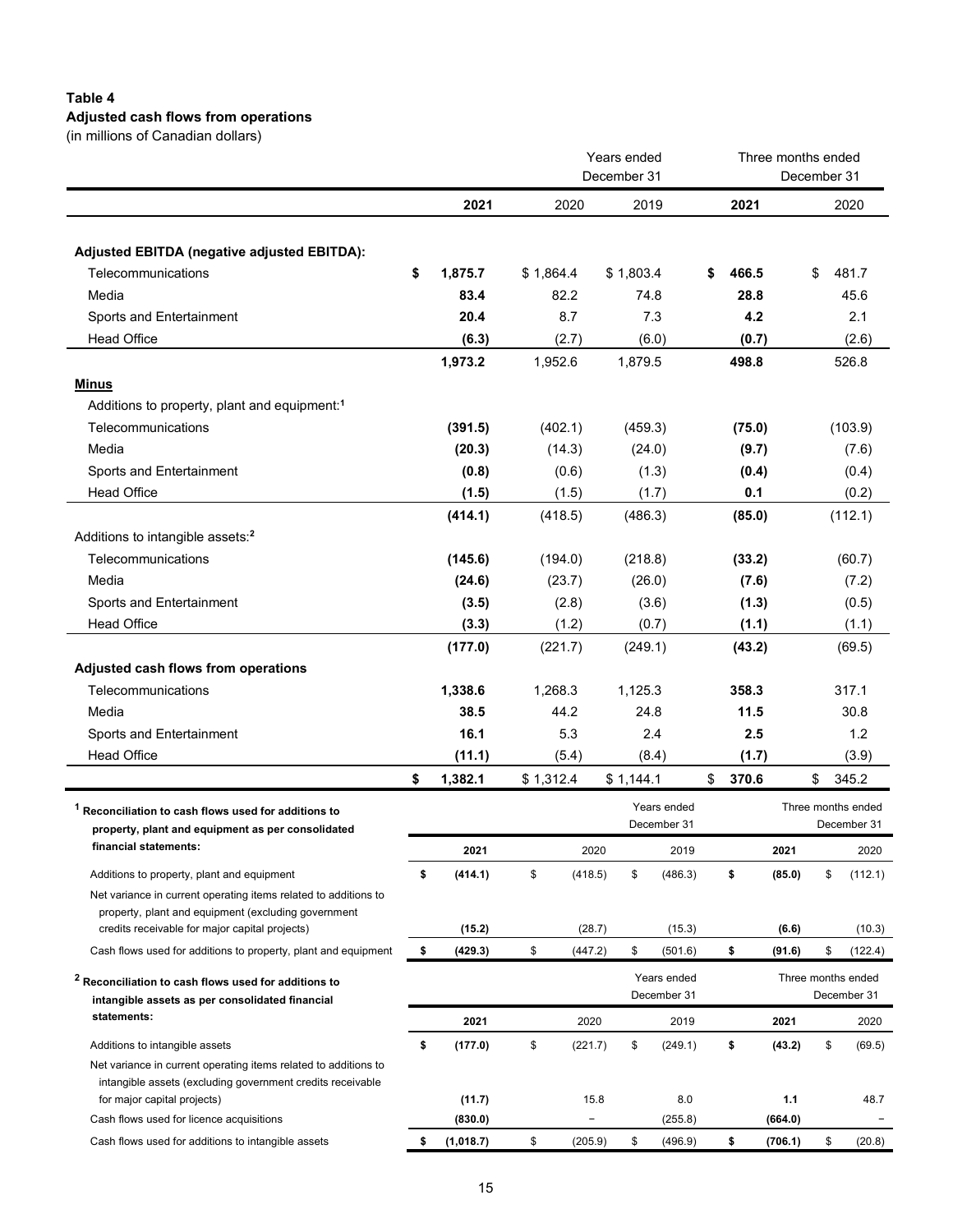## **Table 5**

**Free cash flows from continuing operating activities and cash flows provided by continuing operating activities reported in the consolidated financial statements**

(in millions of Canadian dollars)

|                                                                                                                                                                             |               |               | Years ended<br>December 31 | Three months ended | December 31 |        |
|-----------------------------------------------------------------------------------------------------------------------------------------------------------------------------|---------------|---------------|----------------------------|--------------------|-------------|--------|
|                                                                                                                                                                             | 2021          | 2020          | 2019                       | 2021               |             | 2020   |
| Adjusted cash flows from operations from<br>Table 4                                                                                                                         | \$<br>1,382.1 | \$<br>1,312.4 | \$<br>1,144.1              | \$<br>370.6        | \$          | 345.2  |
| Plus (minus)                                                                                                                                                                |               |               |                            |                    |             |        |
| Cash portion of financial expenses                                                                                                                                          | (325.5)       | (320.1)       | (319.4)                    | (77.8)             |             | (77.1) |
| Cash portion related to restructuring of operations<br>and other items                                                                                                      | (22.0)        | (31.6)        | (9.8)                      | (7.5)              |             | (5.4)  |
| Current income taxes                                                                                                                                                        | (256.9)       | (208.7)       | (107.9)                    | (65.6)             |             | (27.7) |
| Other                                                                                                                                                                       | 8.6           | 3.7           | 2.9                        | 2.7                |             | (0.2)  |
| Net change in non-cash balances related to<br>operating activities                                                                                                          | (187.1)       | 40.0          | (229.3)                    | (26.0)             |             | (38.6) |
| Net variance in current operating items related to<br>additions to property, plant and equipment<br>(excluding government credits receivable for<br>major capital projects) | (15.2)        | (28.7)        | (15.3)                     | (6.6)              |             | (10.3) |
| Net variance in current operating items related to<br>additions to intangible assets (excluding<br>government credits receivable for major capital<br>projects)             | (11.7)        | 15.8          | 8.0                        | 1.1                |             | 48.7   |
| Free cash flows from continuing operating                                                                                                                                   |               |               |                            |                    |             |        |
| activities                                                                                                                                                                  | 572.3         | 782.8         | 473.3                      | 190.9              |             | 234.6  |
| Plus (minus)                                                                                                                                                                |               |               |                            |                    |             |        |
| Cash flows used for additions to property, plant<br>and equipment                                                                                                           | 429.3         | 447.2         | 501.6                      | 91.6               |             | 122.4  |
| Cash flows used for additions to intangible assets<br>(excluding licence acquisitions and renewals)                                                                         | 188.7         | 205.9         | 241.1                      | 42.1               |             | 20.8   |
| Proceeds from disposal of assets                                                                                                                                            | (7.7)         | (4.4)         | (4.2)                      | (1.5)              |             | (0.8)  |
| Cash flows provided by continuing operating<br>activities                                                                                                                   | \$<br>1,182.6 | \$<br>1,431.5 | \$<br>1,211.8              | \$<br>323.1        | \$          | 377.0  |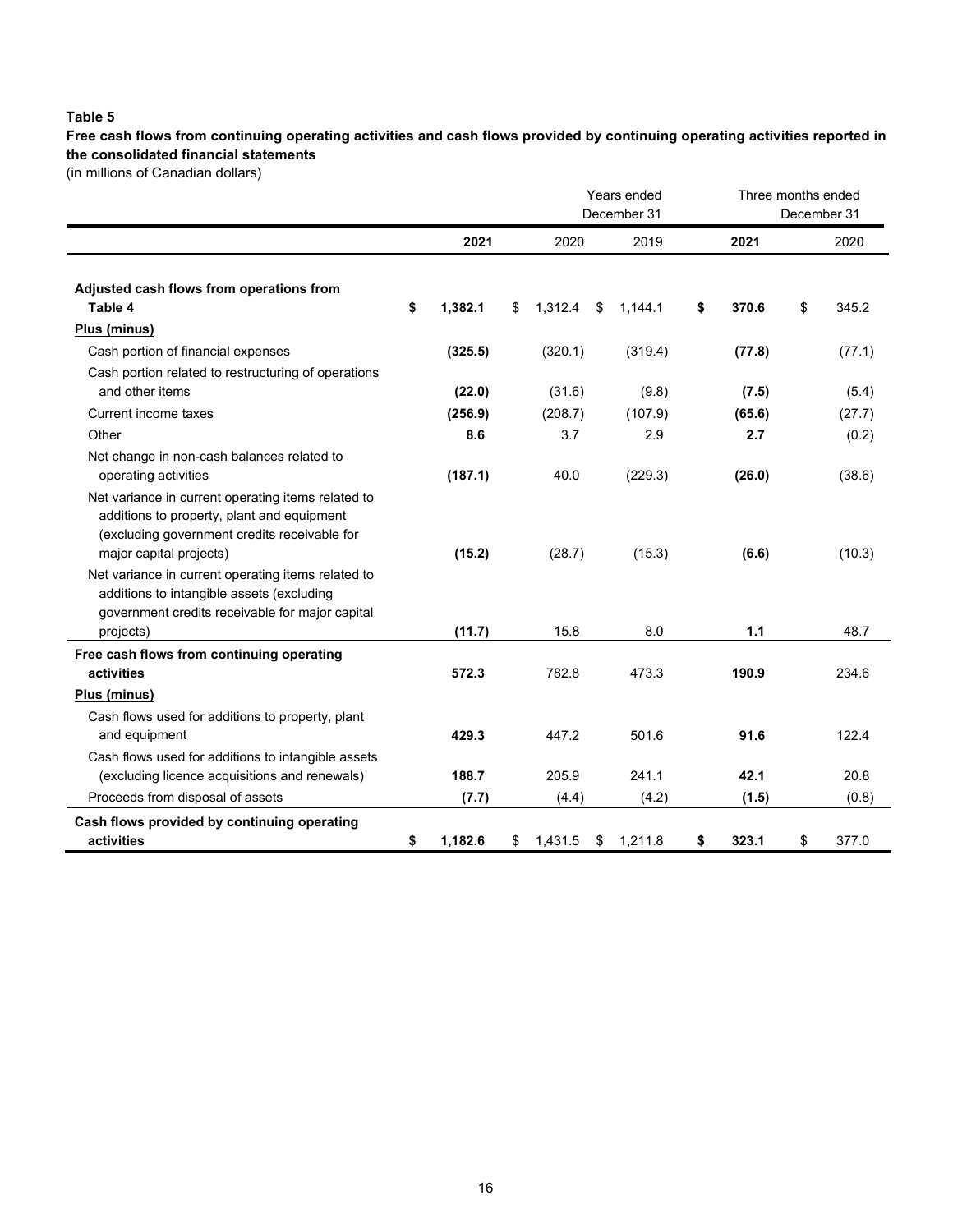#### **Consolidated net debt leverage ratio**

The consolidated net debt leverage ratio represents consolidated net debt, excluding convertible debentures, divided by the trailing 12-month adjusted EBITDA. Consolidated net debt, excluding convertible debentures, represents total long-term debt plus bank indebtedness, lease liabilities, the current portion of lease liabilities and liabilities related to derivative financial instruments, less assets related to derivative financial instruments and cash and cash equivalents. The consolidated net debt leverage ratio serves to evaluate the Corporation's financial leverage and is used by management and the Board of Directors in its decisions on the Corporation's capital structure, including its financing strategy, and in managing debt maturity risks. The consolidated net debt leverage ratio excludes convertible debentures because, subject to certain conditions, those debentures can be repurchased at the Corporation's discretion by issuing Quebecor Class B Shares. Consolidated net debt leverage ratio is not a measure established in accordance with IFRS. It is not intended to be used as an alternative to IFRS measures or the balance sheet to evaluate its financial position. The Corporation's definition of consolidated net debt leverage ratio may not be identical to similarly titled measures reported by other companies.

Table 6 provides the calculation of consolidated net debt leverage ratio and the reconciliation to balance sheet items reported in Quebecor's consolidated financial statements.

#### **Table 6 Consolidated net debt leverage ratio** (in millions of Canadian dollars)

|                                                         | Dec. 31,<br>2021 | Dec. 31,<br>2020 | Dec. 31.<br>2019 |
|---------------------------------------------------------|------------------|------------------|------------------|
| Total long-term debt <sup>1</sup>                       | 6,554.0<br>\$    | 5,786.4<br>\$    | 5,986.1<br>\$    |
| Plus (minus)                                            |                  |                  |                  |
| Lease liabilities                                       | 147.1            | 139.0            | 106.6            |
| Current portion of lease liabilities                    | 36.1             | 34.3             | 31.3             |
| <b>Bank indebtedness</b>                                | -                | 1.7              | 29.4             |
| Assets related to derivative financial instruments      | (405.6)          | (625.5)          | (679.8)          |
| Liabilities related to derivative financial instruments | 23.3             | 28.4             | 2.1              |
| Cash and cash equivalents                               | (64.7)           | (136.7)          | (14.0)           |
| Consolidated net debt excluding convertible debentures  | 6,290.2          | 5,227.6          | 5,461.7          |
| Divided by:                                             |                  |                  |                  |
| Trailing 12-month adjusted EBITDA                       | 1,973.2<br>\$    | \$<br>1,952.6    | 1,879.5<br>\$    |
| Consolidated net debt leverage ratio                    | 3.19x            | 2.68x            | 2.91x            |

<sup>1</sup> Excluding changes in the fair value of long-term debt related to hedged interest rate risk and financing costs.

#### **Key performance indicator**

#### *Revenue-generating unit*

The Corporation uses RGU, an industry metric, as a key performance indicator. An RGU represents, as the case may be, subscriptions to the Internet access, television and OTT video services, and subscriber connections to the mobile and wireline telephony services. RGU is not a measurement that is consistent with IFRS and the Corporation's definition and calculation of RGU may not be the same as identically titled measurements reported by other companies or published by public authorities.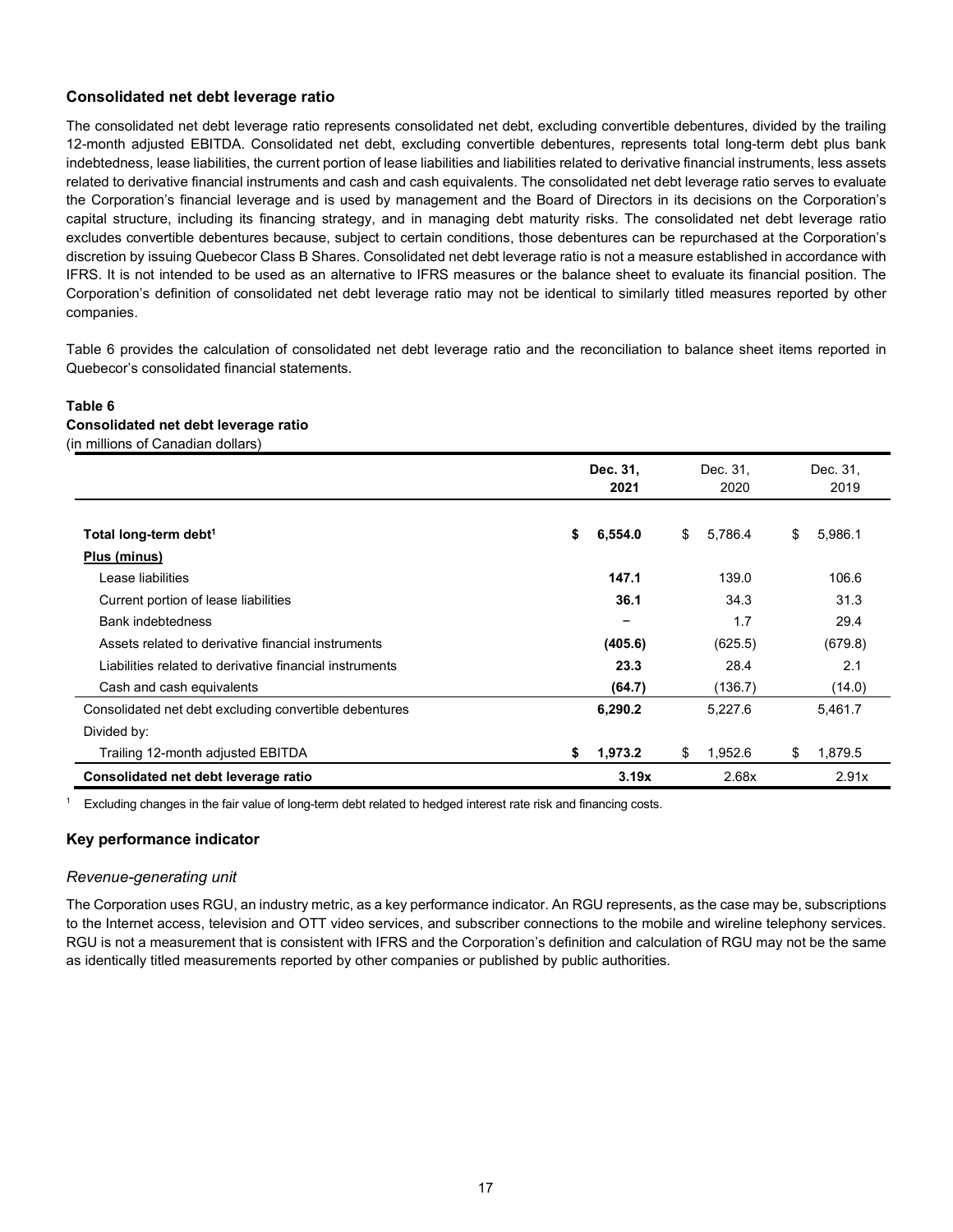# **QUEBECOR INC.**

# **CONSOLIDATED STATEMENTS OF INCOME**

| (in millions of Canadian dollars, except for earnings per share data)<br>(unaudited)                                                                                                                                                                           |                                                 | Three months ended<br>December 31             | Twelve months ended<br>December 31 |                                                             |     |                                                     |  |  |
|----------------------------------------------------------------------------------------------------------------------------------------------------------------------------------------------------------------------------------------------------------------|-------------------------------------------------|-----------------------------------------------|------------------------------------|-------------------------------------------------------------|-----|-----------------------------------------------------|--|--|
|                                                                                                                                                                                                                                                                | 2021                                            | 2020                                          |                                    | 2021                                                        |     | 2020                                                |  |  |
| <b>Revenues</b>                                                                                                                                                                                                                                                | \$<br>1,183.9                                   | \$<br>1,146.8                                 | \$                                 | 4,554.4                                                     | \$. | 4.317.8                                             |  |  |
| Employee costs<br>Purchase of goods and services<br>Depreciation and amortization<br><b>Financial expenses</b><br>(Gain) loss on valuation and translation of financial instruments<br>Restructuring of operations and other items<br>Loss on debt refinancing | 167.0<br>518.1<br>197.6<br>79.5<br>(7.2)<br>7.8 | 164.3<br>455.7<br>213.5<br>79.1<br>0.9<br>6.1 |                                    | 685.0<br>1,896.2<br>783.8<br>333.4<br>(14.4)<br>4.1<br>80.9 |     | 635.5<br>1,729.7<br>803.2<br>328.2<br>(8.0)<br>39.2 |  |  |
| Income before income taxes<br>Income taxes (recovery):<br>Current<br>Deferred                                                                                                                                                                                  | 221.1<br>65.6<br>(9.0)<br>56.6                  | 227.2<br>27.7<br>30.4<br>58.1                 |                                    | 785.4<br>256.9<br>(59.9)<br>197.0                           |     | 790.0<br>208.7<br>(2.9)<br>205.8                    |  |  |
| Income from continuing operations<br>(Loss) income from discontinued operations                                                                                                                                                                                | 164.5                                           | 169.1<br>(0.6)                                |                                    | 588.4                                                       |     | 584.2<br>33.2                                       |  |  |
| Net income                                                                                                                                                                                                                                                     | \$<br>164.5                                     | \$<br>168.5                                   | \$                                 | 588.4                                                       | \$  | 617.4                                               |  |  |
| Income from continuing operations attributable to<br>Shareholders<br>Non-controlling interests                                                                                                                                                                 | \$<br>160.5<br>4.0                              | \$<br>160.4<br>8.7                            | \$                                 | 578.4<br>10.0                                               | \$  | 574.0<br>10.2                                       |  |  |
| Net income attributable to<br>Shareholders<br>Non-controlling interests                                                                                                                                                                                        | \$<br>160.5<br>4.0                              | \$<br>159.8<br>8.7                            | \$                                 | 578.4<br>10.0                                               | \$  | 607.2<br>10.2                                       |  |  |
| Earnings per share attributable to shareholders<br>Basic:<br>From continuing operations<br>From discontinued operations                                                                                                                                        | \$<br>0.67                                      | \$<br>0.64                                    | \$                                 | 2.38                                                        | \$  | 2.28<br>0.13                                        |  |  |
| Net income<br>Diluted:<br>From continuing operations<br>From discontinued operations                                                                                                                                                                           | 0.67<br>0.63                                    | 0.64<br>0.64                                  |                                    | 2.38<br>2.29                                                |     | 2.41<br>2.22<br>0.13                                |  |  |
| Net income                                                                                                                                                                                                                                                     | 0.63                                            | 0.64                                          |                                    | 2.29                                                        |     | 2.35                                                |  |  |
| Weighted average number of shares outstanding (in millions)<br>Weighted average number of diluted shares (in millions)                                                                                                                                         | 239.8<br>244.6                                  | 249.1<br>253.8                                |                                    | 243.5<br>248.3                                              |     | 251.6<br>256.3                                      |  |  |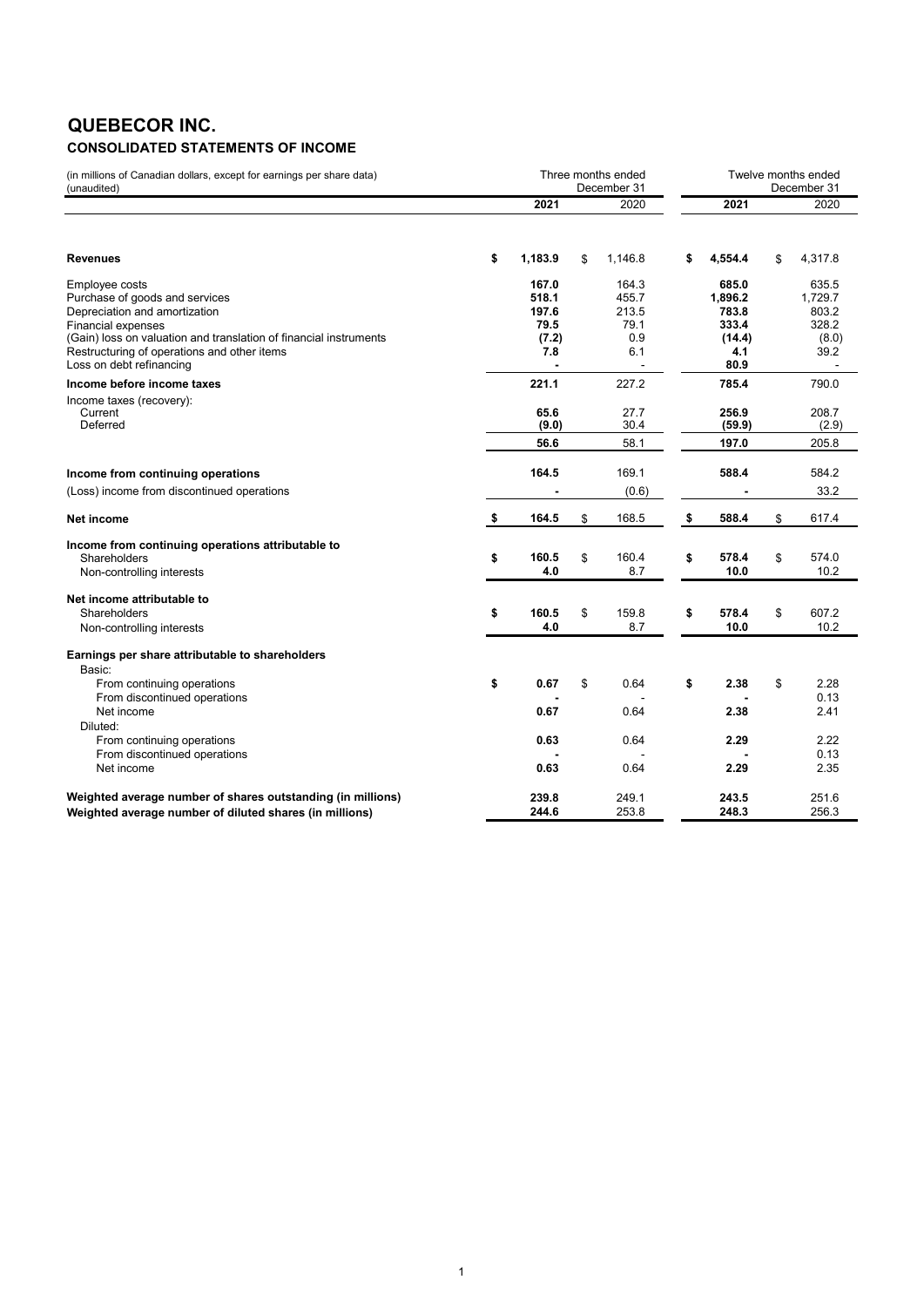# **QUEBECOR INC.**

# **CONSOLIDATED STATEMENTS OF COMPREHENSIVE INCOME**

| (in millions of Canadian dollars)<br>(unaudited)                                                                                |                    | Three months ended<br>December 31 |                     | Twelve months ended<br>December 31 |  |
|---------------------------------------------------------------------------------------------------------------------------------|--------------------|-----------------------------------|---------------------|------------------------------------|--|
|                                                                                                                                 | 2021               | 2020                              | 2021                | 2020                               |  |
| Income from continuing operations                                                                                               | \$<br>164.5        | \$<br>169.1                       | \$<br>588.4         | \$<br>584.2                        |  |
| Other comprehensive (loss) income from continuing operations:                                                                   |                    |                                   |                     |                                    |  |
| Items that may be reclassified to income:<br>Cash flow hedges:<br>(Loss) gain on valuation of derivative financial instruments  | (11.1)             | (36.0)                            | 0.4                 | (17.1)                             |  |
| Deferred income taxes                                                                                                           | 2.1                | 8.9                               | 3.1                 | 6.4                                |  |
| Loss on translation of investments in foreign associates                                                                        | (17.6)             |                                   | (17.6)              |                                    |  |
| Items that will not be reclassified to income:<br>Defined benefit plans:<br>Re-measurement (loss) gain<br>Deferred income taxes | (12.5)<br>3.5      | 2.3<br>(0.1)                      | 189.5<br>(50.2)     | (84.7)<br>22.5                     |  |
| Equity investment:<br>(Loss) gain on revaluation of an equity investment<br>Deferred income taxes                               | (0.6)<br>0.1       |                                   | 1.8<br>(0.2)        |                                    |  |
| Reclassification to income:<br>Gain related to cash flow hedges<br>Deferred income taxes                                        |                    |                                   | (1.0)<br>0.6        |                                    |  |
|                                                                                                                                 | (36.1)             | (24.9)                            | 126.4               | (72.9)                             |  |
| Comprehensive income from continuing operations                                                                                 | 128.4              | 144.2                             | 714.8               | 511.3                              |  |
| (Loss) income from discontinued operations                                                                                      |                    | (0.6)                             |                     | 33.2                               |  |
| <b>Comprehensive income</b>                                                                                                     | \$<br>128.4        | \$<br>143.6                       | \$<br>714.8         | \$<br>544.5                        |  |
| Comprehensive income from continuing operations<br>attributable to<br>Shareholders<br>Non-controlling interests                 | \$<br>122.9<br>5.5 | \$<br>133.9<br>10.3               | \$<br>693.0<br>21.8 | \$<br>504.2<br>7.1                 |  |
| Comprehensive income attributable to<br>Shareholders<br>Non-controlling interests                                               | \$<br>122.9<br>5.5 | \$<br>133.3<br>10.3               | \$<br>693.0<br>21.8 | \$<br>537.4<br>7.1                 |  |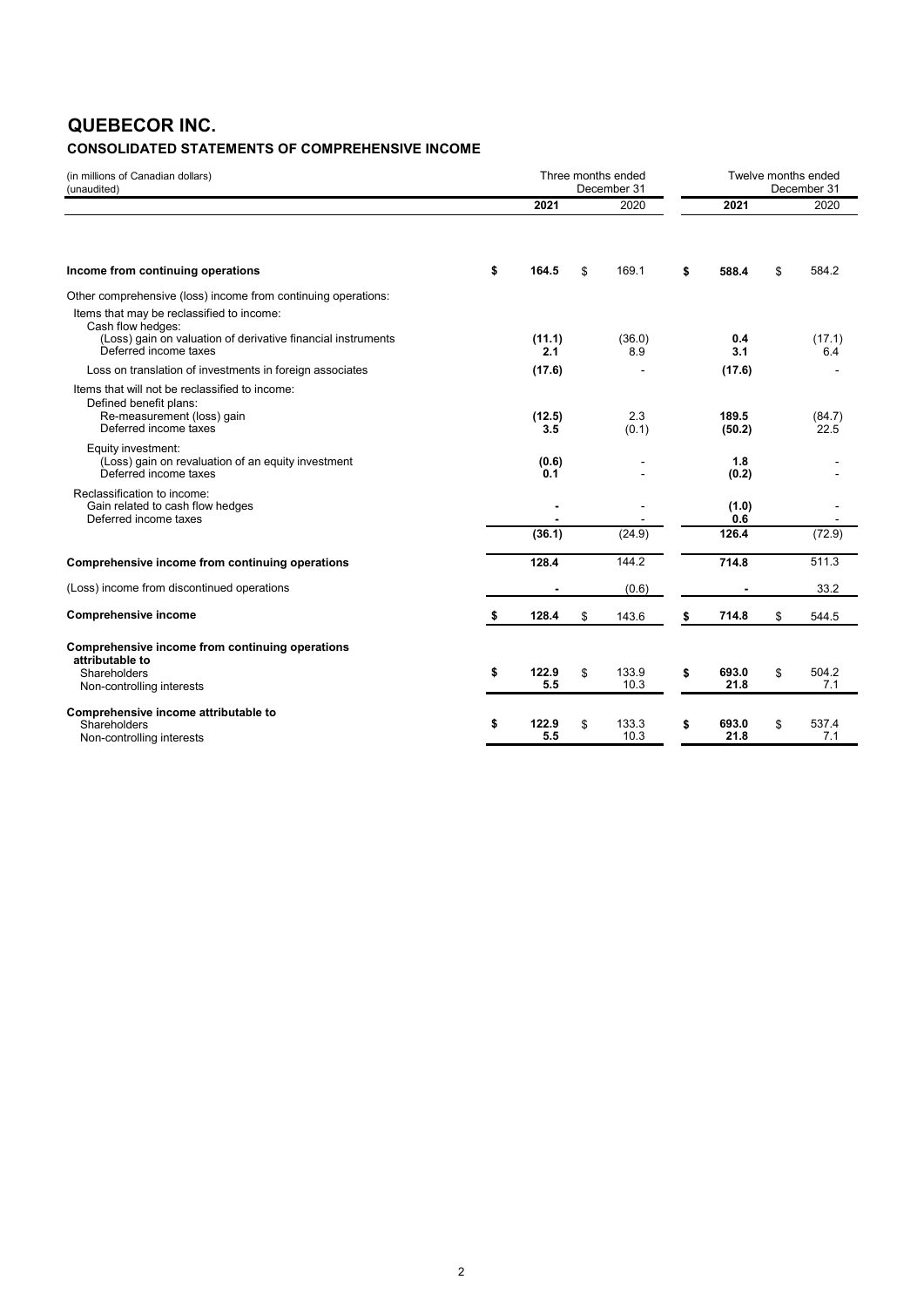# **QUEBECOR INC. SEGMENTED INFORMATION**

(in millions of Canadian dollars) (unaudited)

|                                                                                                                                                                         |                         |               | Three months ended December 31, 2021       |                                          |                               |
|-------------------------------------------------------------------------------------------------------------------------------------------------------------------------|-------------------------|---------------|--------------------------------------------|------------------------------------------|-------------------------------|
|                                                                                                                                                                         | Telecommuni-<br>cations | Media         | <b>Sports</b><br>and<br>Enter-<br>tainment | Head<br>office<br>and Inter-<br>segments | Total                         |
| Revenues                                                                                                                                                                | \$<br>953.1             | \$<br>212.4   | \$<br>53.2                                 | \$<br>(34.8)                             | \$<br>1,183.9                 |
| Employee costs<br>Purchase of goods and services                                                                                                                        | 95.9<br>390.7           | 56.5<br>127.1 | 10.2<br>38.8                               | 4.4<br>(38.5)                            | 167.0<br>518.1                |
| Adjusted EBITDA <sup>1</sup>                                                                                                                                            | 466.5                   | 28.8          | 4.2                                        | (0.7)                                    | 498.8                         |
| Depreciation and amortization<br><b>Financial expenses</b><br>Gain on valuation and translation of financial instruments<br>Restructuring of operations and other items |                         |               |                                            |                                          | 197.6<br>79.5<br>(7.2)<br>7.8 |
| Income before income taxes                                                                                                                                              |                         |               |                                            |                                          | \$<br>221.1                   |
| Cash flows used for<br>Additions to property, plant and equipment                                                                                                       | \$<br>83.6              | \$<br>7.7     | \$<br>0.4                                  | \$<br>(0.1)                              | \$<br>91.6                    |
| Additions to intangible assets                                                                                                                                          | 695.4                   | 8.1           | 1.3                                        | 1.3                                      | 706.1                         |

#### Three months ended December 31, 2020

|                                                                                                                                                                  | Telecommuni-<br>cations | Media        | Sports<br>and<br>Enter-<br>tainment | Head<br>office<br>and Inter-<br>segments | Total                       |
|------------------------------------------------------------------------------------------------------------------------------------------------------------------|-------------------------|--------------|-------------------------------------|------------------------------------------|-----------------------------|
| Revenues                                                                                                                                                         | \$<br>940.9             | \$<br>185.8  | \$<br>48.8                          | \$<br>(28.7)                             | \$<br>1,146.8               |
| Employee costs<br>Purchase of goods and services                                                                                                                 | 98.8<br>360.4           | 52.2<br>88.0 | 8.7<br>38.0                         | 4.6<br>(30.7)                            | 164.3<br>455.7              |
| Adjusted EBITDA <sup>1</sup>                                                                                                                                     | 481.7                   | 45.6         | 2.1                                 | (2.6)                                    | 526.8                       |
| Depreciation and amortization<br>Financial expenses<br>Loss on valuation and translation of financial instruments<br>Restructuring of operations and other items |                         |              |                                     |                                          | 213.5<br>79.1<br>0.9<br>6.1 |
| Income before income taxes                                                                                                                                       |                         |              |                                     |                                          | \$<br>227.2                 |
| Cash flows used for                                                                                                                                              |                         |              |                                     |                                          |                             |
| Additions to property, plant and equipment                                                                                                                       | \$<br>117.0             | \$<br>4.7    | \$<br>0.4                           | \$<br>0.3                                | \$<br>122.4                 |
| Additions to intangible assets                                                                                                                                   | 14.4                    | 5.1          | 0.5                                 | 0.8                                      | 20.8                        |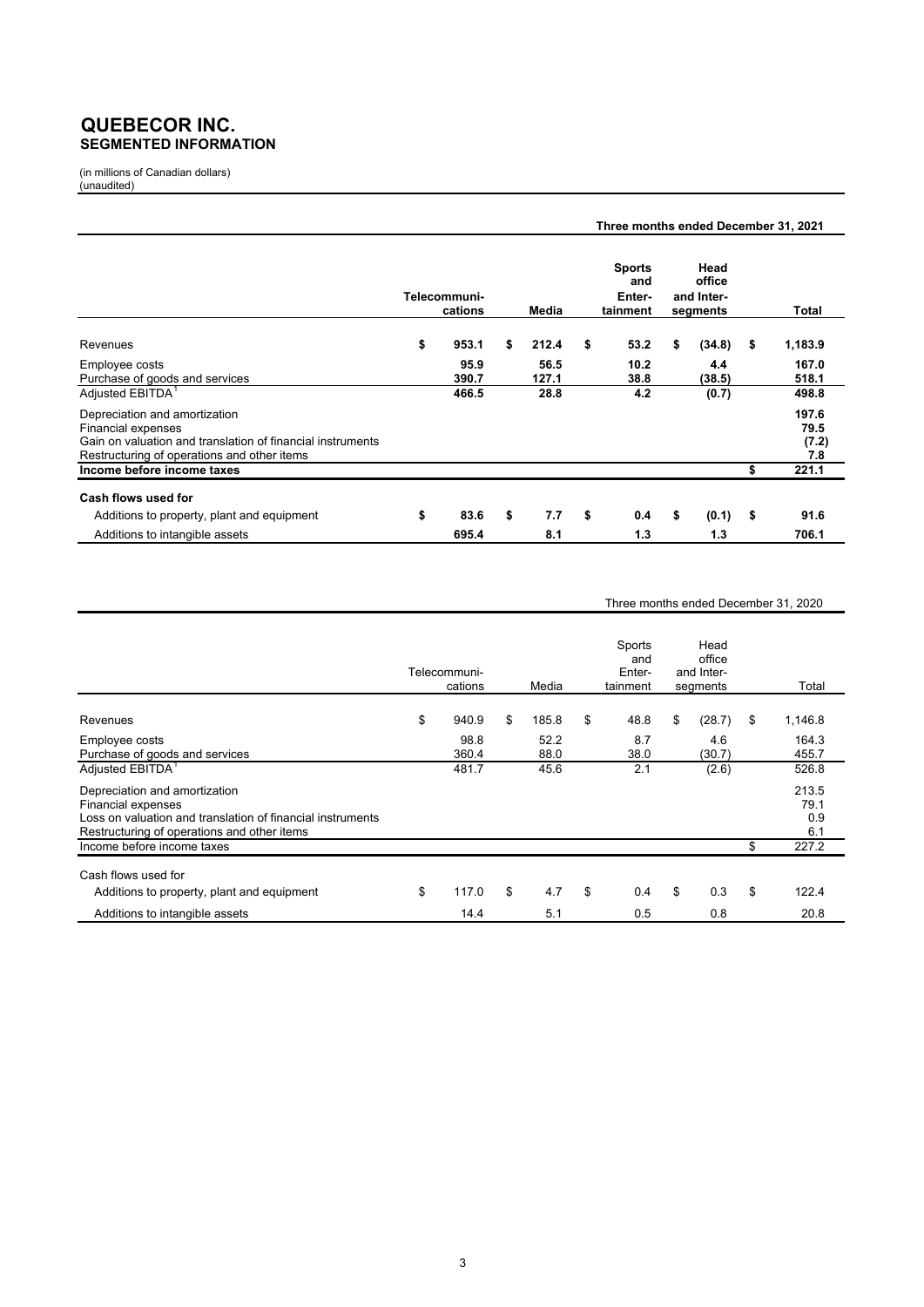# **QUEBECOR INC. SEGMENTED INFORMATION (continued)**

(in millions of Canadian dollars) (unaudited)

|                                                                                                                                                                                                                                     |    |                         |    |                | Twelve months ended December 31, 2021 |                                            |    |                                          |    |                                                    |  |  |  |
|-------------------------------------------------------------------------------------------------------------------------------------------------------------------------------------------------------------------------------------|----|-------------------------|----|----------------|---------------------------------------|--------------------------------------------|----|------------------------------------------|----|----------------------------------------------------|--|--|--|
|                                                                                                                                                                                                                                     |    | Telecommuni-<br>cations |    | Media          |                                       | <b>Sports</b><br>and<br>Enter-<br>tainment |    | Head<br>office<br>and Inter-<br>segments |    | Total                                              |  |  |  |
| <b>Revenues</b>                                                                                                                                                                                                                     | \$ | 3,735.0                 | \$ | 776.0          | \$                                    | 167.0                                      | \$ | (123.6)                                  | \$ | 4,554.4                                            |  |  |  |
| Employee costs<br>Purchase of goods and services                                                                                                                                                                                    |    | 405.9<br>1,453.4        |    | 221.2<br>471.4 |                                       | 33.2<br>113.4                              |    | 24.7<br>(142.0)                          |    | 685.0<br>1,896.2                                   |  |  |  |
| Adjusted EBITDA <sup>1</sup><br>Depreciation and amortization<br><b>Financial expenses</b><br>Gain on valuation and translation of financial instruments<br>Restructuring of operations and other items<br>Loss on debt refinancing |    | 1,875.7                 |    | 83.4           |                                       | 20.4                                       |    | (6.3)                                    |    | 1,973.2<br>783.8<br>333.4<br>(14.4)<br>4.1<br>80.9 |  |  |  |
| Income before income taxes                                                                                                                                                                                                          |    |                         |    |                |                                       |                                            |    |                                          | \$ | 785.4                                              |  |  |  |
| Cash flows used for<br>Additions to property, plant and equipment                                                                                                                                                                   | \$ | 407.3                   | \$ | 19.7           | \$                                    | 0.8                                        | \$ | 1.5                                      | \$ | 429.3                                              |  |  |  |
| Additions to intangible assets                                                                                                                                                                                                      |    | 986.1                   |    | 25.5           |                                       | 3.5                                        |    | 3.6                                      |    | 1,018.7                                            |  |  |  |

#### Twelve months ended December 31, 2020

|                                                                                                                                                                         | Telecommuni-<br>cations | Media          | Sports<br>and<br>Enter-<br>tainment | Head<br>office<br>and Inter-<br>segments | Total                           |
|-------------------------------------------------------------------------------------------------------------------------------------------------------------------------|-------------------------|----------------|-------------------------------------|------------------------------------------|---------------------------------|
| Revenues                                                                                                                                                                | \$<br>3,622.6           | \$<br>650.5    | \$<br>158.0                         | \$<br>(113.3)                            | \$<br>4,317.8                   |
| Employee costs<br>Purchase of goods and services                                                                                                                        | 403.8<br>1,354.4        | 176.7<br>391.6 | 30.3<br>119.0                       | 24.7<br>(135.3)                          | 635.5<br>1,729.7                |
| Adjusted EBITDA <sup>1</sup>                                                                                                                                            | 1,864.4                 | 82.2           | 8.7                                 | (2.7)                                    | 1,952.6                         |
| Depreciation and amortization<br><b>Financial expenses</b><br>Gain on valuation and translation of financial instruments<br>Restructuring of operations and other items |                         |                |                                     |                                          | 803.2<br>328.2<br>(8.0)<br>39.2 |
| Income before income taxes                                                                                                                                              |                         |                |                                     |                                          | \$<br>790.0                     |
| Cash flows used for                                                                                                                                                     |                         |                |                                     |                                          |                                 |
| Additions to property, plant and equipment                                                                                                                              | \$<br>429.3             | \$<br>15.9     | \$<br>0.6                           | \$<br>1.4                                | \$<br>447.2                     |
| Additions to intangible assets                                                                                                                                          | 180.1                   | 22.1           | 2.8                                 | 0.9                                      | 205.9                           |

 $^{\rm 1}$  The Chief Executive Officer uses adjusted EBITDA as the measure of profit to assess the performance of each segment. Adjusted EBITDA is a non-IFRS measure and is defined as net income before depreciation and amortization, financial expenses, (gain) loss on valuation and translation of financial instruments, restructuring of operations and other items, loss on debt refinancing, income taxes and (loss) income from discontinued operations.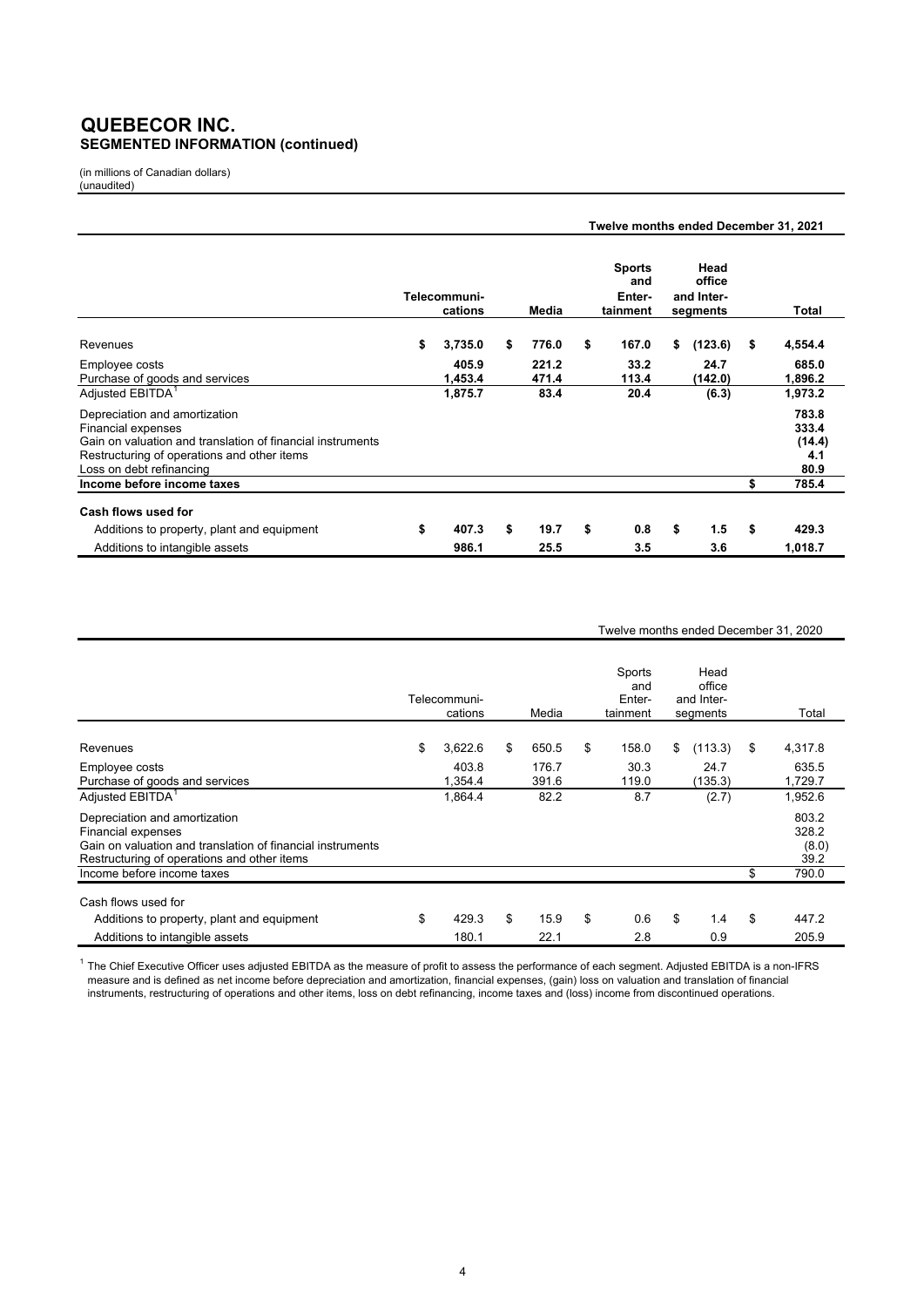#### **QUEBECOR INC. CONSOLIDATED STATEMENTS OF EQUITY**

(in millions of Canadian dollars) (unaudited)

|                                 |    | Equity attributable to shareholders |                                            |      |    |                                   |    |                                                        |    |                                                     |    |                 |
|---------------------------------|----|-------------------------------------|--------------------------------------------|------|----|-----------------------------------|----|--------------------------------------------------------|----|-----------------------------------------------------|----|-----------------|
|                                 |    |                                     | Contributed<br>Capital<br>stock<br>surplus |      |    | Retained<br>earnings<br>(deficit) |    | <b>Accumulated</b><br>other com-<br>prehensive<br>loss |    | attributable<br>to non-<br>controlling<br>interests |    | Total<br>equity |
|                                 |    |                                     |                                            |      |    |                                   |    |                                                        |    |                                                     |    |                 |
| Balance as of December 31, 2019 | \$ | 1,055.9                             | \$                                         | 17.4 | \$ | (31.7)                            | \$ | (64.1)                                                 | \$ | 94.6                                                | \$ | 1,072.1         |
| Net income                      |    |                                     |                                            |      |    | 607.2                             |    |                                                        |    | 10.2                                                |    | 617.4           |
| Other comprehensive loss        |    |                                     |                                            |      |    |                                   |    | (69.8)                                                 |    | (3.1)                                               |    | (72.9)          |
| <b>Dividends</b>                |    |                                     |                                            |      |    | (201.1)                           |    |                                                        |    | (0.2)                                               |    | (201.3)         |
| Repurchase of Class B Shares    |    | (38.1)                              |                                            |      |    | (163.1)                           |    |                                                        |    |                                                     |    | (201.2)         |
| Balance as of December 31, 2020 |    | 1,017.8                             |                                            | 17.4 |    | 211.3                             |    | (133.9)                                                |    | 101.5                                               |    | 1,214.1         |
| Net income                      |    |                                     |                                            |      |    | 578.4                             |    |                                                        |    | 10.0                                                |    | 588.4           |
| Other comprehensive income      |    |                                     |                                            |      |    |                                   |    | 114.6                                                  |    | 11.8                                                |    | 126.4           |
| <b>Dividends</b>                |    |                                     |                                            |      |    | (267.6)                           |    |                                                        |    | (0.1)                                               |    | (267.7)         |
| Repurchase of Class B Shares    |    | (52.6)                              |                                            |      |    | (229.8)                           |    |                                                        |    |                                                     |    | (282.4)         |
| Balance as of December 31, 2021 |    | 965.2                               | \$                                         | 17.4 | S  | 292.3                             | \$ | (19.3)                                                 | \$ | 123.2                                               | \$ | 1,378.8         |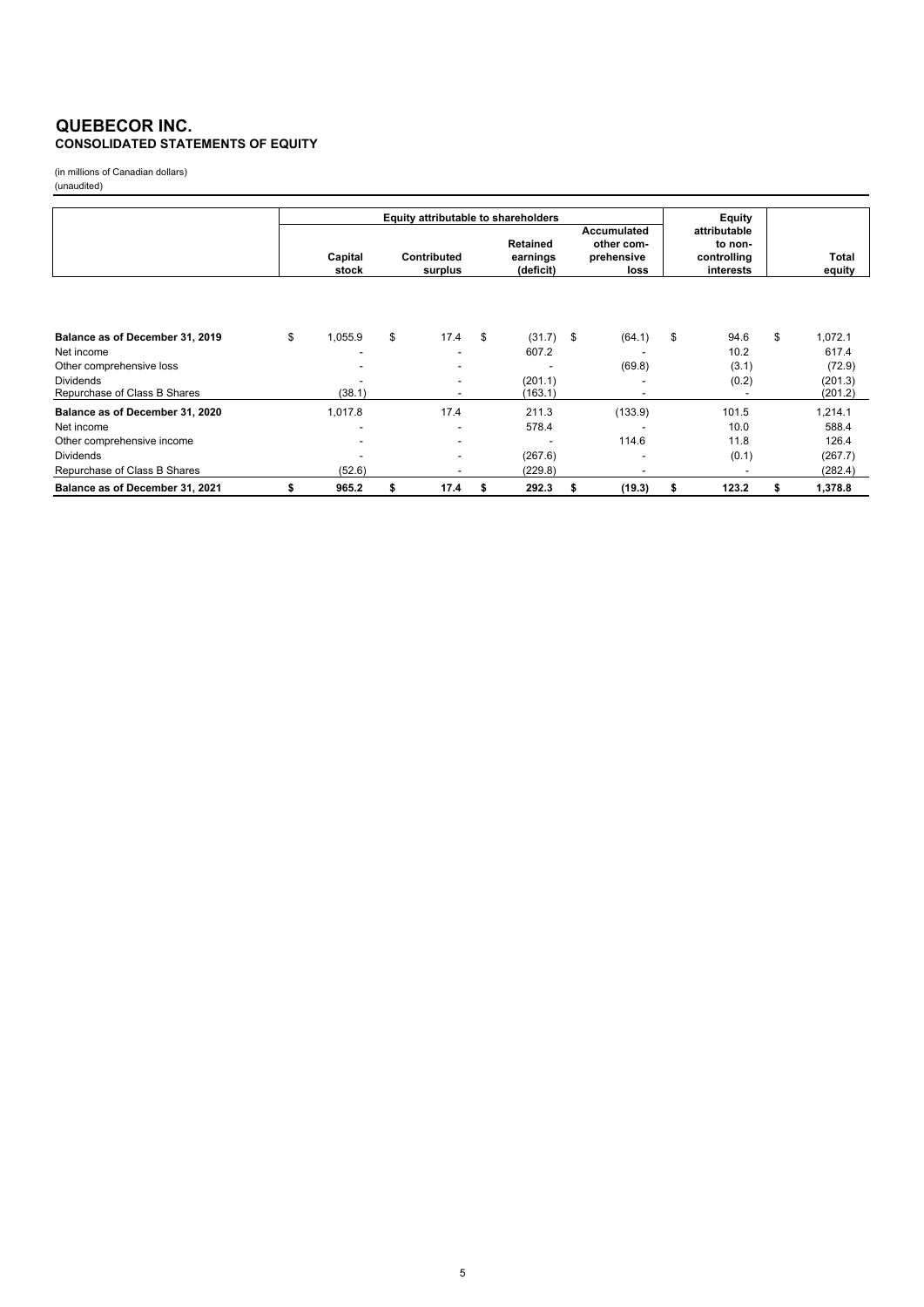# **QUEBECOR INC.**

# **CONSOLIDATED STATEMENTS OF CASH FLOWS**

| (in millions of Canadian dollars)<br>(unaudited)                  | Three months ended<br>December 31 |         |    | Twelve months ended<br>December 31 |    |            |    |         |
|-------------------------------------------------------------------|-----------------------------------|---------|----|------------------------------------|----|------------|----|---------|
|                                                                   |                                   | 2021    |    | 2020                               |    | 2021       |    | 2020    |
|                                                                   |                                   |         |    |                                    |    |            |    |         |
| Cash flows related to operating activities                        |                                   |         |    |                                    |    |            |    |         |
| Income from continuing operations                                 | \$                                | 164.5   | \$ | 169.1                              | \$ | 588.4      | \$ | 584.2   |
| Adjustments for:                                                  |                                   |         |    |                                    |    |            |    |         |
| Depreciation of property, plant and equipment                     |                                   | 142.5   |    | 166.8                              |    | 577.4      |    | 622.1   |
| Amortization of intangible assets                                 |                                   | 45.0    |    | 36.2                               |    | 165.3      |    | 143.4   |
| Depreciation of right-of-use assets                               |                                   | 10.1    |    | 10.5                               |    | 41.1       |    | 37.7    |
| (Gain) loss on valuation and translation of financial instruments |                                   | (7.2)   |    | 0.9                                |    | (14.4)     |    | (8.0)   |
| Gain on disposal of other assets                                  |                                   | (0.4)   |    | (0.5)                              |    | (19.4)     |    | (0.9)   |
| Impairment of assets                                              |                                   | 0.7     |    | 1.2                                |    | 1.5        |    | 8.5     |
| Loss on debt refinancing                                          |                                   |         |    |                                    |    | 80.9       |    |         |
| Amortization of financing costs                                   |                                   | 1.7     |    | 2.0                                |    | 7.9        |    | 8.1     |
| Deferred income taxes                                             |                                   | (9.0)   |    | 30.4                               |    | (59.9)     |    | (2.9)   |
| Other                                                             |                                   | 1.2     |    | (1.0)                              |    | 0.9        |    | (0.7)   |
|                                                                   |                                   | 349.1   |    | 415.6                              |    | 1,369.7    |    | 1,391.5 |
| Net change in non-cash balances related to operating activities   |                                   | (26.0)  |    | (38.6)                             |    | (187.1)    |    | 40.0    |
| Cash flows provided by continuing operating activities            |                                   | 323.1   |    | 377.0                              |    | 1,182.6    |    | 1,431.5 |
| Cash flows related to investing activities                        |                                   |         |    |                                    |    |            |    |         |
| <b>Business acquisitions</b>                                      |                                   |         |    | (36.3)                             |    | (21.0)     |    | (47.1)  |
| <b>Business disposals</b>                                         |                                   |         |    | 0.2                                |    |            |    | 0.2     |
| Additions to property, plant and equipment                        |                                   | (91.6)  |    | (122.4)                            |    | (429.3)    |    | (447.2) |
| Additions to intangible assets                                    |                                   | (706.1) |    | (20.8)                             |    | (1,018.7)  |    | (205.9) |
| Proceeds from disposals of assets                                 |                                   | 1.5     |    | 0.8                                |    | 7.7        |    | 4.4     |
| Acquisition of investments and other                              |                                   | (67.2)  |    | 33.1                               |    | (75.2)     |    | (18.3)  |
|                                                                   |                                   | (863.4) |    | (145.4)                            |    | (1,536.5)  |    | (713.9) |
| Cash flows used in continuing investing activities                |                                   |         |    |                                    |    |            |    |         |
| Cash flows related to financing activities                        |                                   |         |    |                                    |    |            |    |         |
| Net change in bank indebtedness                                   |                                   | (5.6)   |    | (13.5)                             |    | (1.7)      |    | (27.7)  |
| Net change under revolving facilities                             |                                   | 263.1   |    | (2.1)                              |    | 269.8      |    | (127.0) |
| Issuance of long-term debt, net of financing costs                |                                   |         |    |                                    |    | 1,986.8    |    |         |
| Repayment of long-term debt                                       |                                   | (0.4)   |    | (0.3)                              |    | (1, 565.4) |    | (1.3)   |
| Repayment of lease liabilities                                    |                                   | (9.7)   |    | (10.6)                             |    | (41.1)     |    | (41.9)  |
| Settlement of hedging contracts                                   |                                   | (0.8)   |    | (0.8)                              |    | 183.6      |    | (1.6)   |
| Repurchase of Class B Shares                                      |                                   | (56.5)  |    | (57.8)                             |    | (282.4)    |    | (201.2) |
| <b>Dividends</b>                                                  |                                   | (65.8)  |    | (49.8)                             |    | (267.6)    |    | (201.1) |
| Dividends paid to non-controlling interests                       |                                   |         |    |                                    |    | (0.1)      |    | (0.2)   |
| Cash flows provided by (used in) continuing financing activities  |                                   | 124.3   |    | (134.9)                            |    | 281.9      |    | (602.0) |
| Cash flows (used in) provided by continuing operations            |                                   | (416.0) |    | 96.7                               |    | (72.0)     |    | 115.6   |
| Cash flows (used in) provided by discontinued operations          |                                   |         |    | (0.7)                              |    |            |    | 7.1     |
| Cash and cash equivalents at beginning of period                  |                                   | 480.7   |    | 40.7                               |    | 136.7      |    | 14.0    |
| Cash and cash equivalents at end of period                        | \$                                | 64.7    | \$ | 136.7                              | \$ | 64.7       | \$ | 136.7   |
|                                                                   |                                   |         |    |                                    |    |            |    |         |
| Cash and cash equivalents consist of                              |                                   |         |    |                                    |    |            |    |         |
| Cash                                                              | \$                                | 63.6    | \$ | 135.4                              | \$ | 63.6       | \$ | 135.4   |
| Cash equivalents                                                  |                                   | 1.1     |    | 1.3                                |    | 1.1        |    | 1.3     |
|                                                                   | \$                                | 64.7    | \$ | 136.7                              | \$ | 64.7       | \$ | 136.7   |
|                                                                   |                                   |         |    |                                    |    |            |    |         |
| Interest and taxes reflected as operating activities              |                                   |         |    |                                    |    |            |    |         |
| Cash interest payments                                            | \$                                | 126.8   | \$ | 117.6                              | \$ | 332.1      | \$ | 316.1   |
| Cash income tax payments (net of refunds)                         |                                   | 57.2    |    | 33.9                               |    | 282.3      |    | 127.5   |